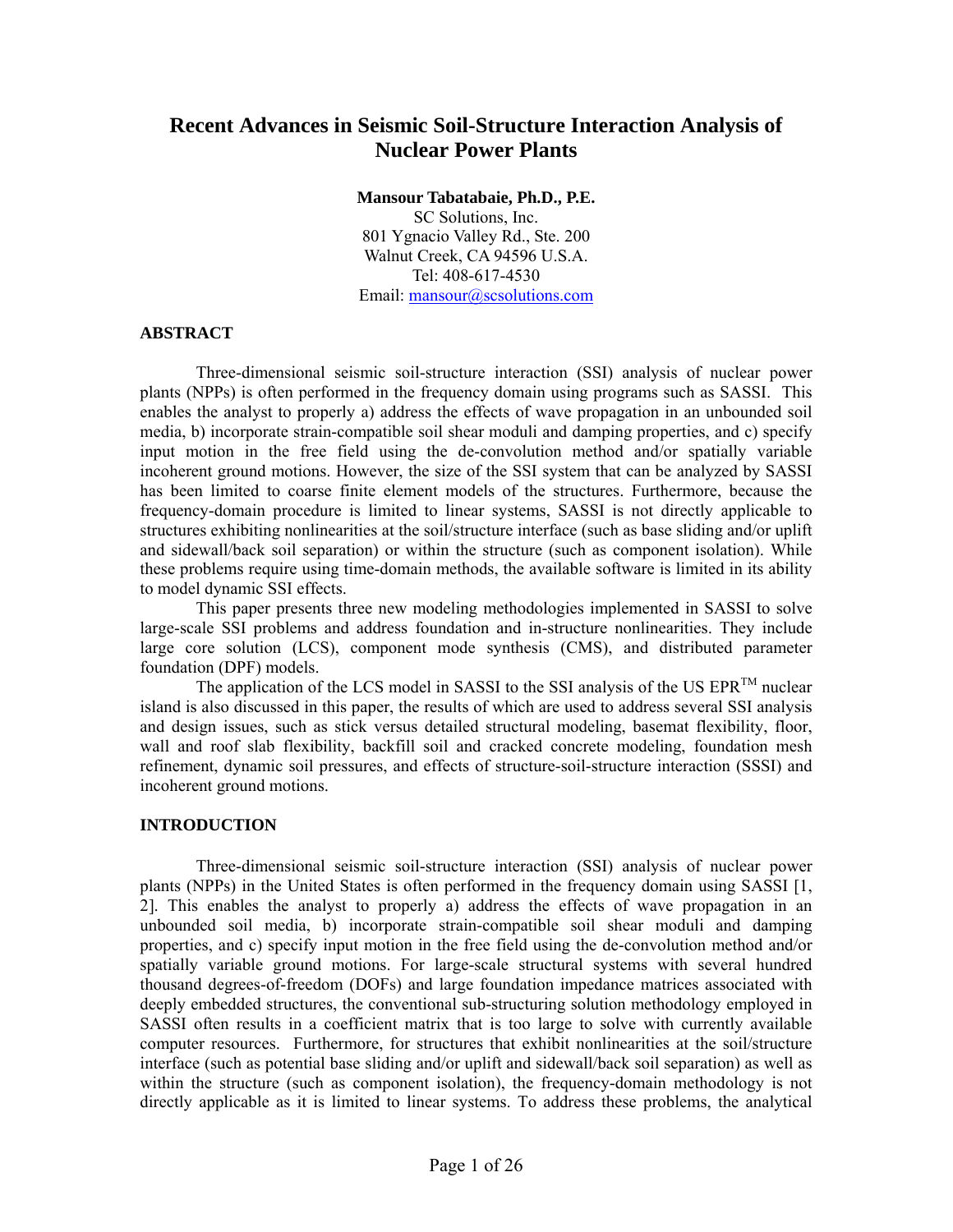method in SASSI has been advanced to include three new models: the large core solution (LCS), the component mode synthesis (CMS), and the distributed parameter foundation (DPF) model. These new models, now incorporated in <sup>MTR</sup>/SASSI [3], are briefly discussed in this paper, followed by a description of the SSI analysis of US  $EPR^{TM}$  nuclear island (NI) using  $MTR/SASSI$ , the results of which are used to address several key aspects of the SSI analysis of NPPs.

#### **LARGE CORE SOLUTION (LCS) MODEL**

 Seismic response analysis of NPPs in the United States is often required for frequencies up to 33 Hz [4]. In addition, NPPs founded on hard rock in the Eastern United States are now required to be analyzed to frequencies up to 50 Hz [5]. Because the foundation soil media for typical NPPs and the sidewall backfill for NPPs founded on hard rock generally have relatively low shear wave velocities ( $V_s = 200 - 500$  m/s), the above frequency passing requirements often result in large-scale finite element soil and structural models that are too big to handle using the conventional SASSI modeling methodologies.

Utilizing recent advances in computer software and hardware technology, the SASSI code has been modernized to incorporate a large core solution (LCS) model. This feature now makes it possible to efficiently analyze large-scale, deeply-embedded nuclear plants. SSI models with up to 400,000 degrees-of-freedom (DOFs) have been analyzed in SASSI using LCS model. In addition, because the structural nodes and elements can be numbered arbitrarily, the SASSI model can serve as a duplicate copy of the corresponding detailed FE model of the structure used for structural design. This greatly facilitates model development, translation, calibration, and maintenance. The application of the LCS model to seismic SSI analysis of a detailed NI model is discussed later in this paper.

#### **COMPONENT MODE SYNTHESIS (CMS) MODEL**

For large-scale structural models, the component mode synthesis (CMS) model is another alternative method of SSI analysis in SASSI. The primary function of this method is to represent a large, complex structural system as an assemblage of various components represented by their modal properties. These modal properties include fixed-interface natural vibration modes, rigidbody modes, and interface constrained modes, which fully describe the displacement behavior of a component. CMS involves three basic steps: 1) division of the structure into components, 2) definition of sets of component modes, and 3) coupling of the component modes to form a reduced order system model. Detailed formulation of the CMS procedure to solve a large-scale finite element SSI model in SASSI is presented in Ref. [6]. Figure 1 shows a flow diagram of CMS-based SSI analysis by SASSI.



**Figure 1: Flow Diagram of CMS-Based SSI Analysis in MTR/SASSI**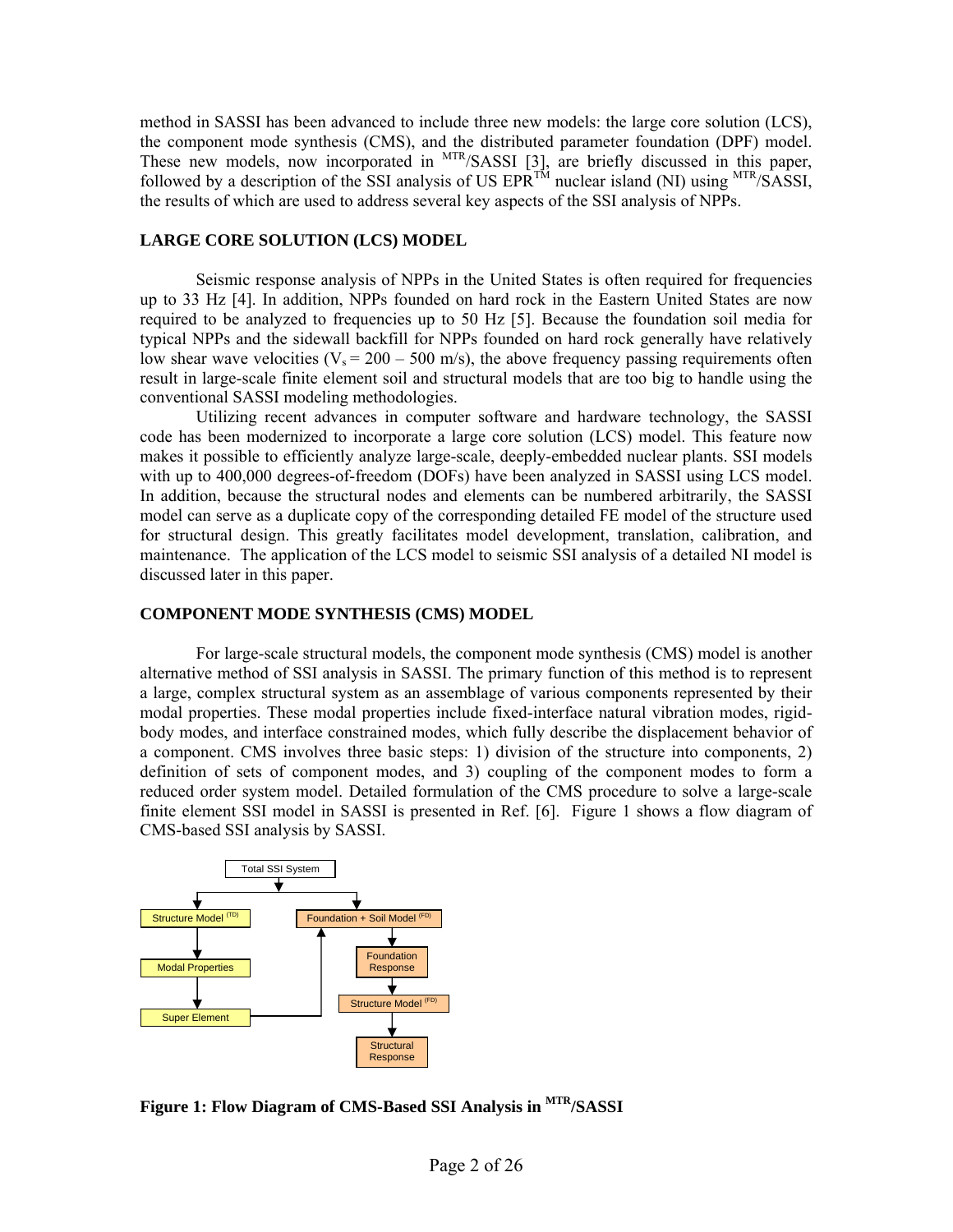To validate the CMS model, the dynamic response of a simple-lumped parameter model with mass eccentricity supported on a square mat foundation on uniform halfspace and subjected to vertical and horizontal excitation is obtained using the CMS procedure in <sup>MTR</sup>/SASSI and the results are compared against those of baseline solution also calculated by SASSI. This model is shown in Figure 2. Further details of the model are presented in Ref. [6].



**Figure 2: Example SSI Model** 

The total SSI system was first analyzed in the frequency domain using SASSI to obtain the baseline solution. The same model was then analyzed using the CMS procedure implemented in SASSI, as shown in Figure 3.





Two cases corresponding to rigid and flexible basemats were analyzed. The computed x and y transfer functions at Node 84 (upper mass node), due to the x-input obtained with the CMS procedure, are compared with those of the baseline solution in Figure 4. Similar comparisons for the x and z transfer functions due to the z-input are shown in Figure 5. Both figures show excellent agreement between the two results. This methodology is currently being developed further.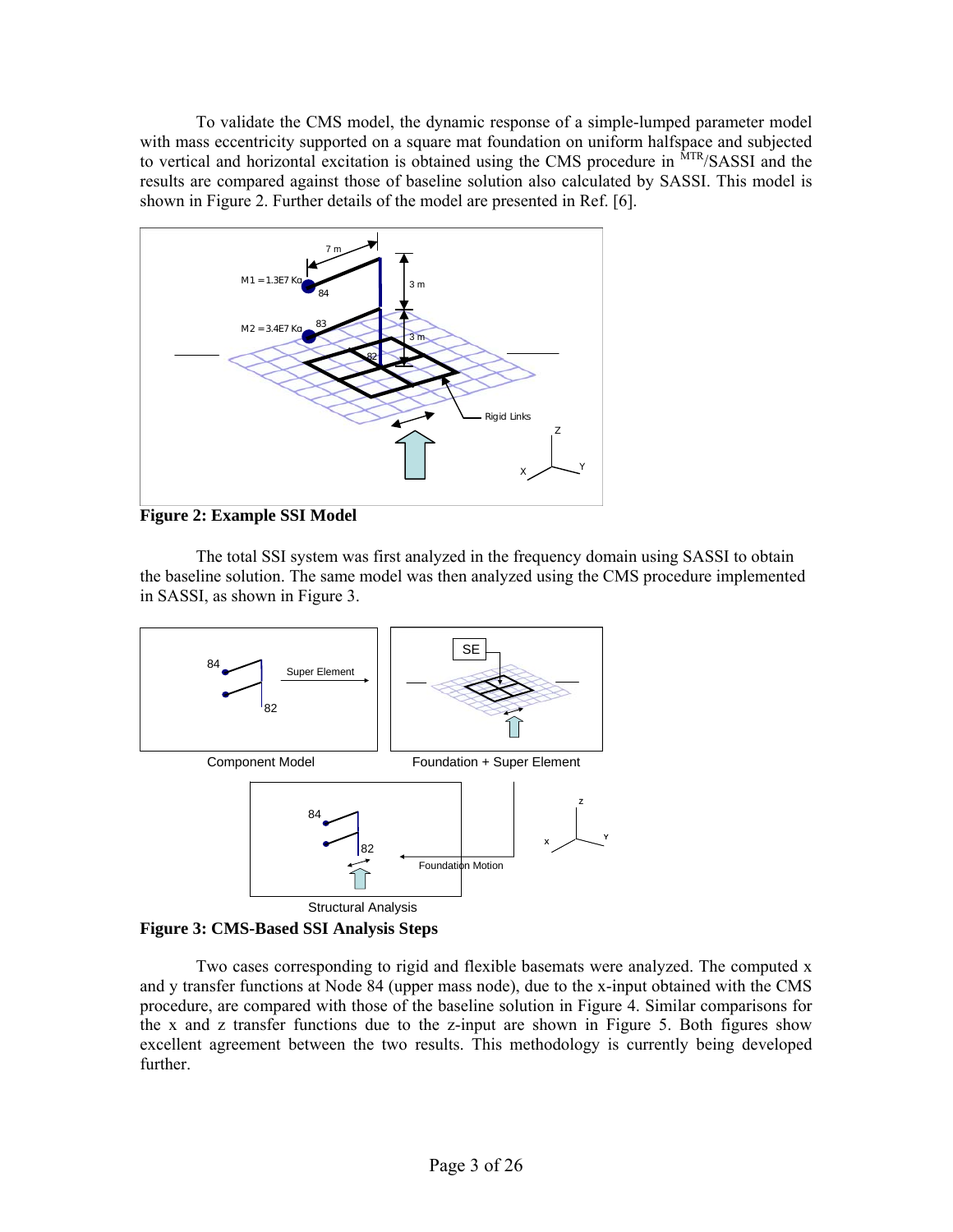

**Figure 4: Comparison of Transfer Functions at Node 84 due to X-Input** 



**Figure 5: Comparison of Transfer Functions at Node 84 due to Z-Input** 

#### **DISTRIBUTED PARAMETER FOUNDATION (DPF) MODEL**

Because the frequency-domain procedure is limited to linear systems, SASSI is not directly applicable to structures exhibiting nonlinearities at the base (such as base sliding and/or uplift) or within the structure (such as component isolation). The author has introduced a hybrid frequency/time domain procedure called the distributed parameter foundation (DPF) model that allows the structure to be partitioned from the total SSI system and analyzed in the time domain while the foundation media is modeled using the frequency-domain procedures [7]. The DPF method involves four steps: 1) calculating the foundation dynamic impedance at each foundation interaction node from soil reaction forces and interaction displacements in the frequency domain using SASSI, 2) developing equivalent simple-damped oscillators with constant parameters (spring, mass and dashpot) representing the frequency-dependent dynamic impedance functions obtained in Step 1, 3) calculating the foundation scattering motions at the same interaction nodes from SASSI, and 4) implementing the results as boundary conditions in the time-domain dynamic response analysis of the structure. To model base sliding and/or uplift, inelastic springs are provided between the linear foundation KMC and the structure at each interaction node [8].

An example of the application of the DPF method to seismic SSI analysis of NPPs is shown in Figure 6. The model represents a typical PWR containment structure consisting of a primary concrete containment, a secondary steel containment, and concrete internal structures housing the reactor. The cylindrical reactor cavity is deeply embedded below the ground surface.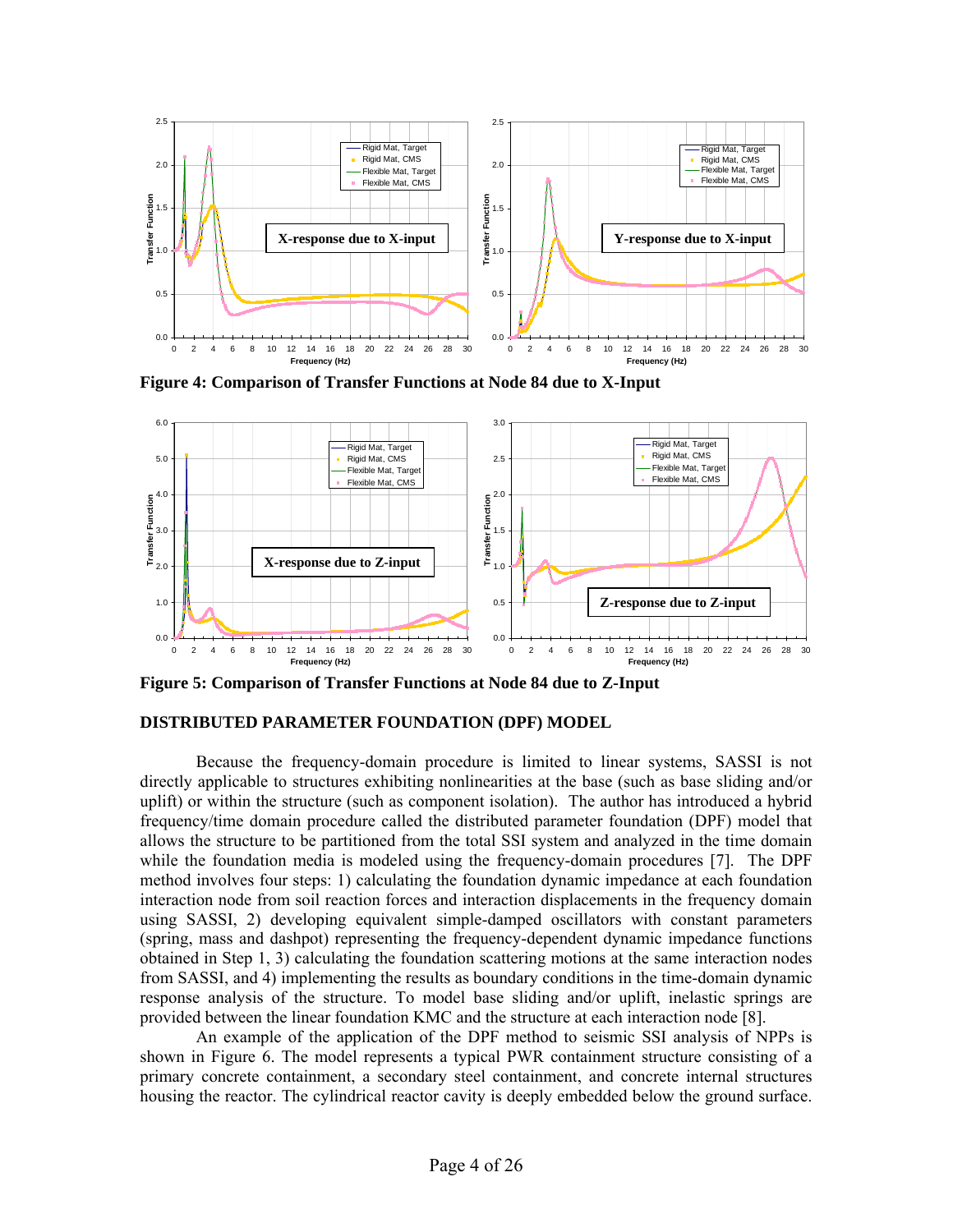This model is an idealization of a typical pressurized water reactor and does not represent an actual or existing structure. For simplification, the steel containment and parts of the internal structure such as the steam generator and pressurizer compartments are not included. The basemat and exterior walls below grade are assumed rigid; the floor slabs are simplified and included mainly for their effect on the structural response. Further model details and the SSI analysis are presented in Ref. [9].



**Figure 6: SASSI/ANSYS Finite Element Structural Models** 

Figure 7 shows a comparison of the typical SSI results in terms of the computed response spectra at several key locations in the reactor building due to x-input obtained from the frequency- and time-domain solutions using SASSI and ANSYS [10], respectively.



**Figure 7: Comparison of SSI In-Structure Response Spectra due to Input Motion in X-Dir**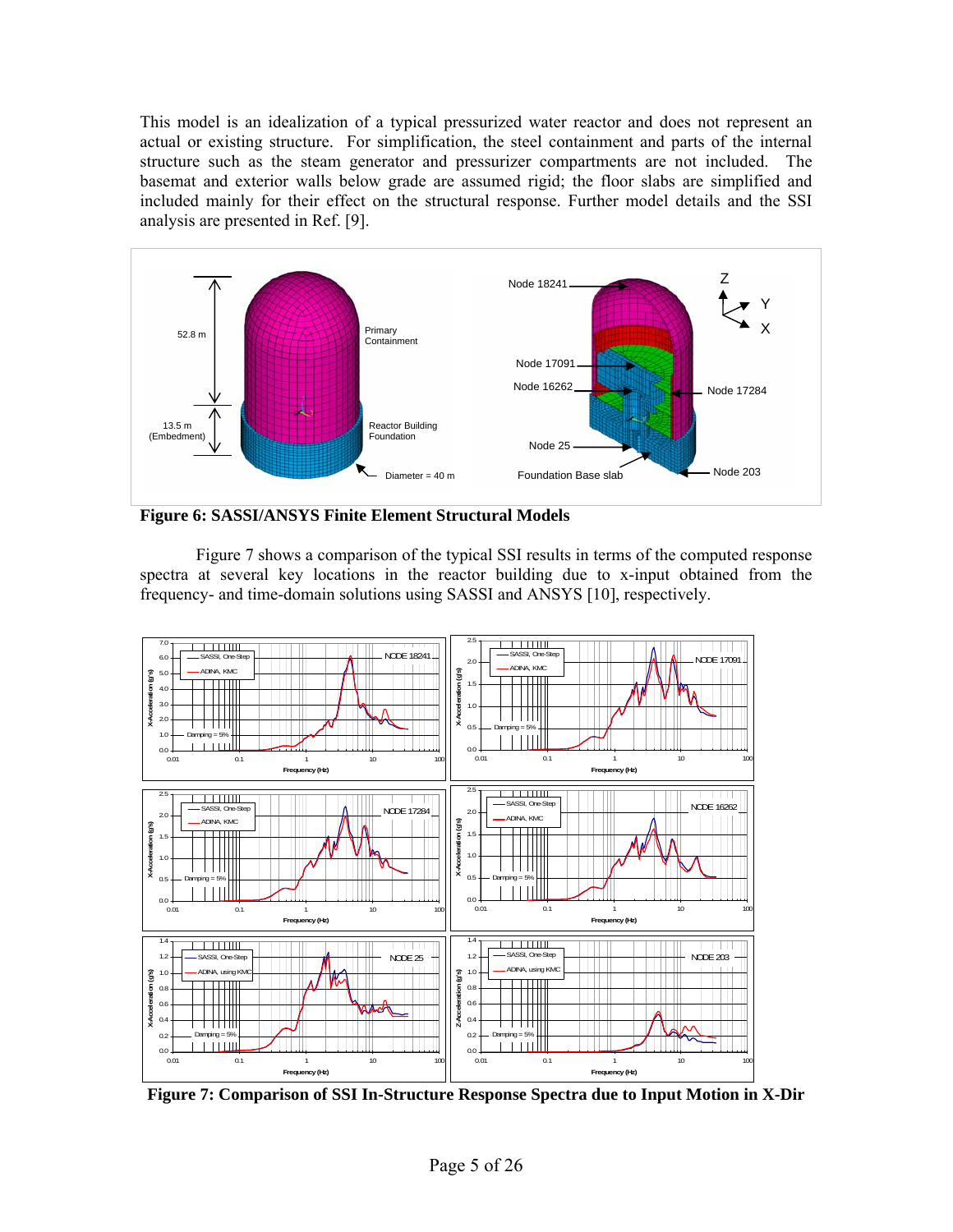# SSI ANALYSIS OF US EPR<sup>TM</sup> NUCLEAR ISLAND (NI)

The following is description of the application of the LCS model in <sup>MTR</sup>/SASSI to a large-scale NPP model. The layout of the US  $EPR^{TM}$  plant is shown in Figure 8. The plant consists primarily of a nuclear island (NI) and several other significant structures outside of and in close proximity to the NI. The NI structures consist of the Reactor Building Containment (RBC), Reactor Building Shield (RBS), Reactor Building Internal Structures (RBI), Fuel Building (FB), Safeguard Building 1 (SB1), Safeguard Building 2/3 (SB2/3), and Safeguard Building 4 (SB4) - all of which share a common foundation basemat. The NI is embedded approximately 11.6 meters below ground surface.



**Figure 8: Layout of EPRTM Plant** 

The plant is analyzed for 8 generic soil profiles as part of the standard design certification. The generic soil profiles used for the SSI analysis are shown in Figure 9. The input motions consist of three-component, spectra–compatible EUR Soft, EUR Medium and EUR Hard motions specified as free-field outcrop motions at the base of the NI basemat. The response spectra of the input motions are shown in Figure 10.



**Figure 9: Generic Soil Profiles and Properties**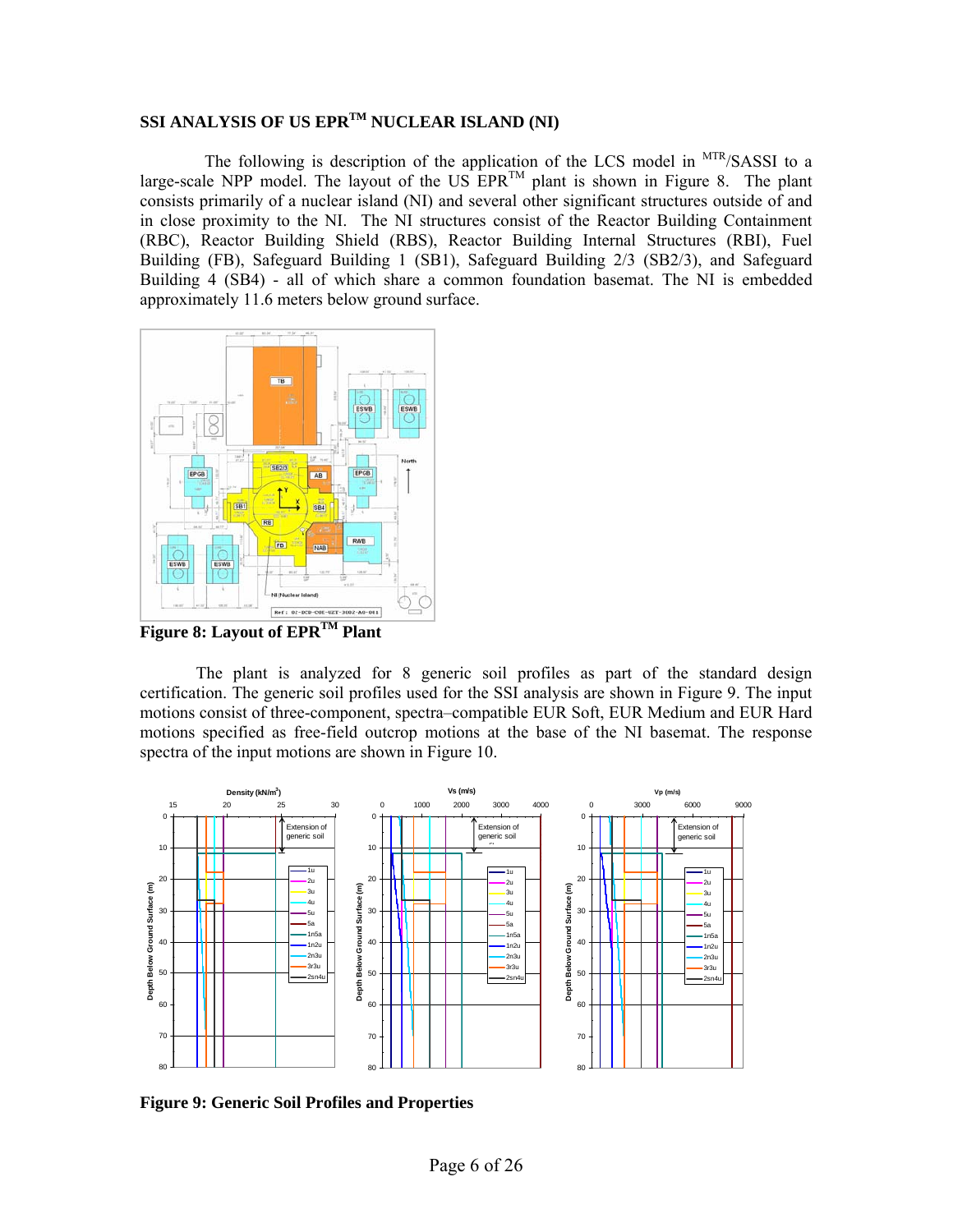

**Figure 10: Acceleration Response Spectra of Reference Outcrop Motions** 

Two structural models are used for the SSI analysis: a stick model and a detailed finite element model, as shown in Figure 11 and Figure 12, respectively.



**Figure 11: SASSI Stick Model of NI Structures** 



**Figure 12: SASSI Detailed FE Model of NI Structures** 

The stick model consists of multiple interconnected sticks representing the walls and columns between the principal floor elevations of the structures. To model embedment effects, horizontal rigid beams are added along the excavation face at soil layer interfaces where the NI walls bear against soil (these beams share common nodes with the soil interaction nodes). The beams are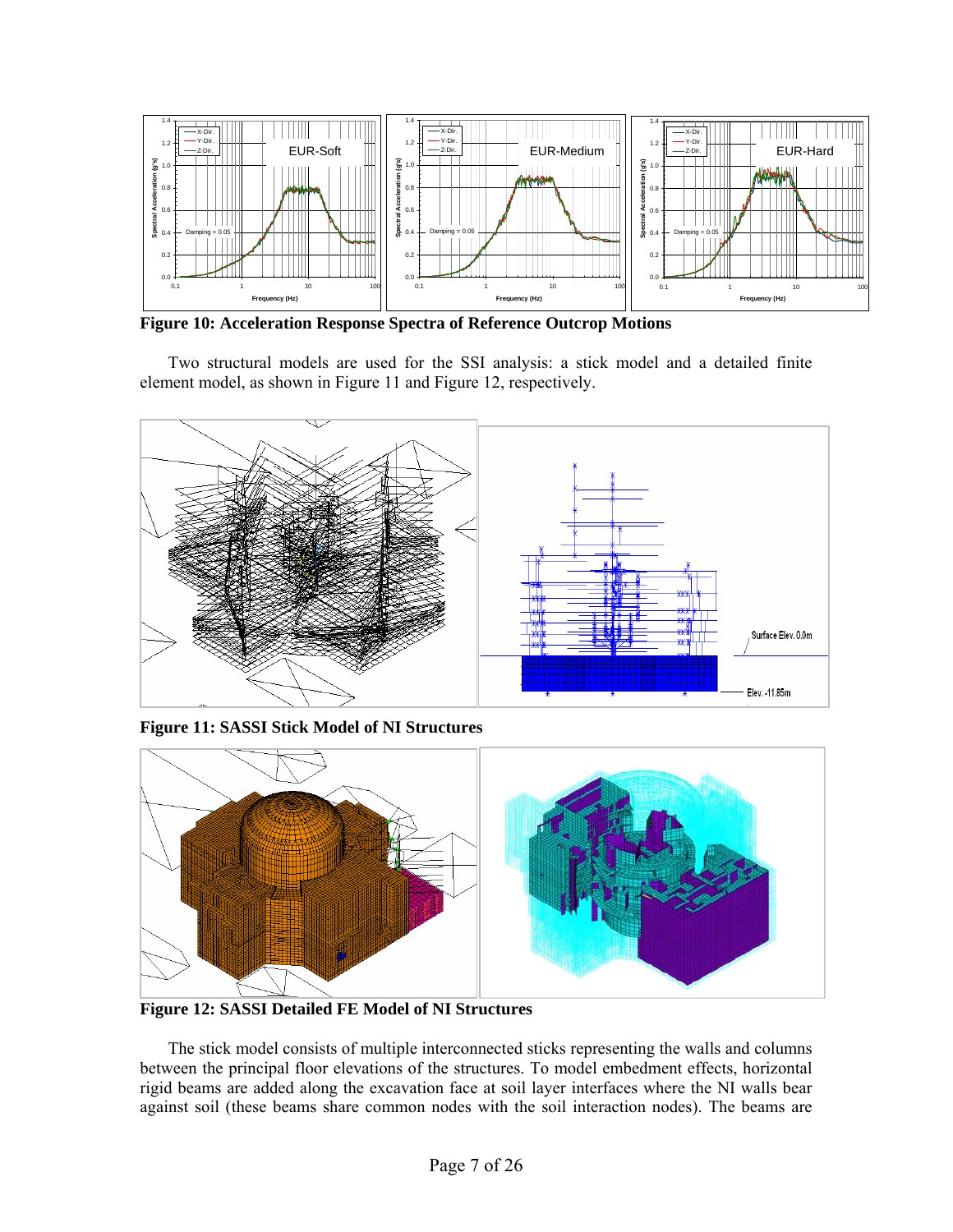then connected to the FB shield stick, the SB2/3 shield stick, and the SB1 and SB4 sticks with rigid links to provide lateral support from side soils and to transfer forces from the side soils to the sticks. The detailed FE model incorporates all the major details of the NI structures. The FE model consists mainly of shell elements representing the concrete floors, walls, and basemat - all of which are modeled as flexible members. The NSSS, major equipment supports, and polar crane are modeled by beam elements. The fixed-base modes of the stick model have been aligned against the global modes of the detailed FE model.

The FE model of NI foundation is shown in Figure 13. This model is the same for both the stick and detailed FE models, except that in the stick model the basemat is rigid. All the basement walls are connected to side soils, with the exception of the walls adjacent to the Nuclear Auxiliary Building (NAB) and Access Building (AB).



**Figure 13: NI Foundation Model** 

Using a combination of the soil profiles and input motions, a total of 12 SSI analysis cases of the surface-supported NI model and 13 SSI analysis cases of the embedded NI model were evaluated. Each analysis case consisted of three separate SASSI runs with three components of the input motion applied separately in the x-, y- and z-directions. The results of the three analyses (i.e. responses due to x-input, y-input and z-input) in terms of acceleration time history responses at any output node were then algebraically summed, and the results were used to calculate the maximum accelerations and acceleration response spectra. The results of the SSI analyses of the US EPR<sup>TM</sup> NI structures are used to address several aspects of the SSI modeling and analysis of NPP structures.

## **Stick Versus Detailed FE Model**

The SASSI program was used to calculate the SSI response of the US  $EPR^{TM}$  NI using both stick and detailed FE models [11]. The analysis was performed for Soil Case 2sn4u and EUR Medium motion. The maximum average element size in the soil model is about 2.3 meters, which corresponds to a passing frequency of  $500/5/2.3 = 44$  Hz. Because the input motion does not contain significant energy beyond 40 Hz, the frequency cutoff for the SSI model was set at 50 Hz. The analysis was performed for 42 and 66 computed frequencies of the stick and detailed finite element models, respectively, with the intermediate frequency response values of the transfer functions obtained by interpolation. The computed transfer functions at key structural locations were plotted and visually examined to ensure that adequate frequency responses were computed for later interpolation of transfer functions.

Typical results of the SSI analysis of the detailed FE model of NI in terms of the computed maximum accelerations in the x-, y- and z-directions are shown in Figure 14, Figure 15 and Figure 16.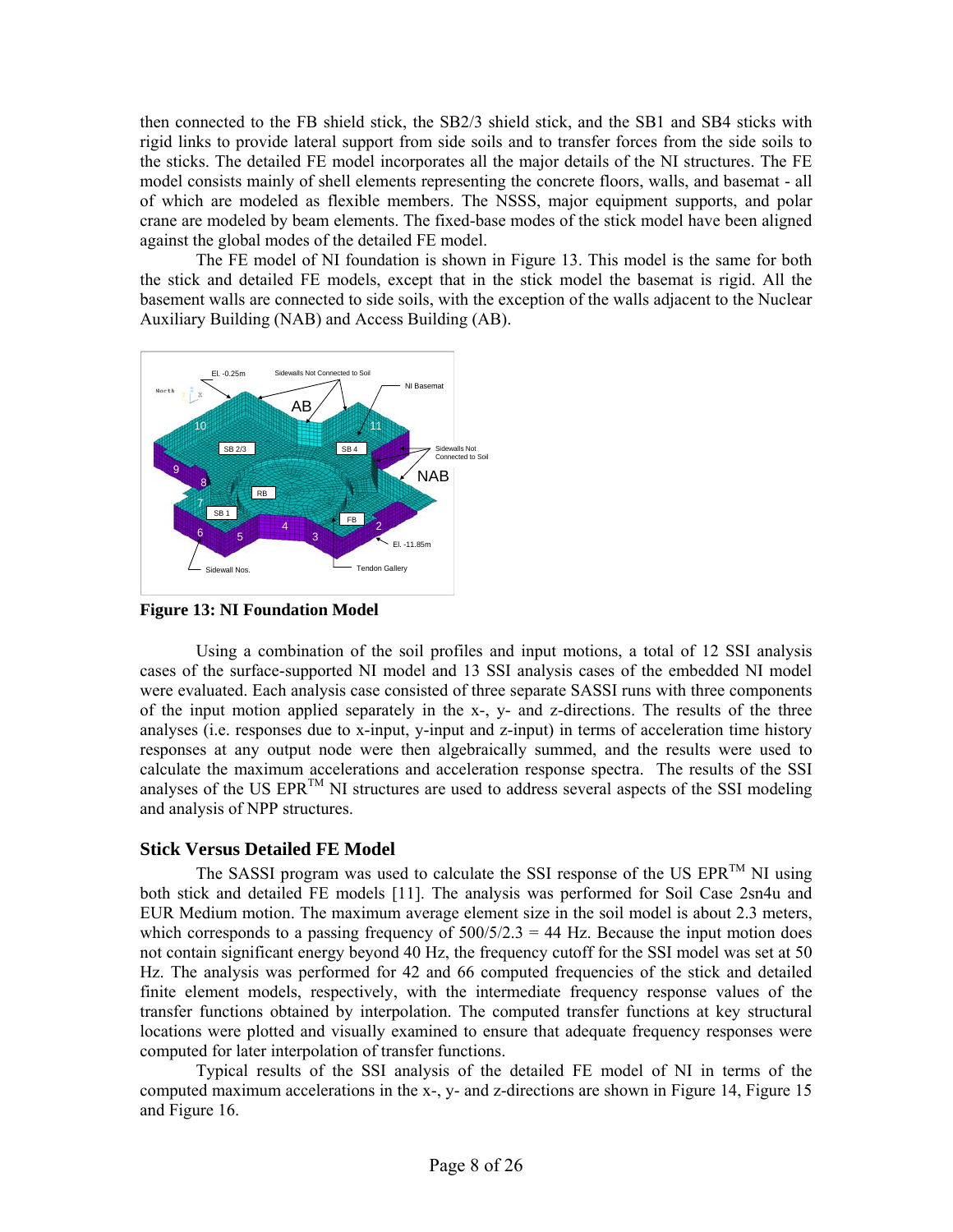

**Figure 14: Maximum Acceleration Contours in X-Dir.** 



**Figure 15: Maximum Acceleration Contours in Y-Dir.**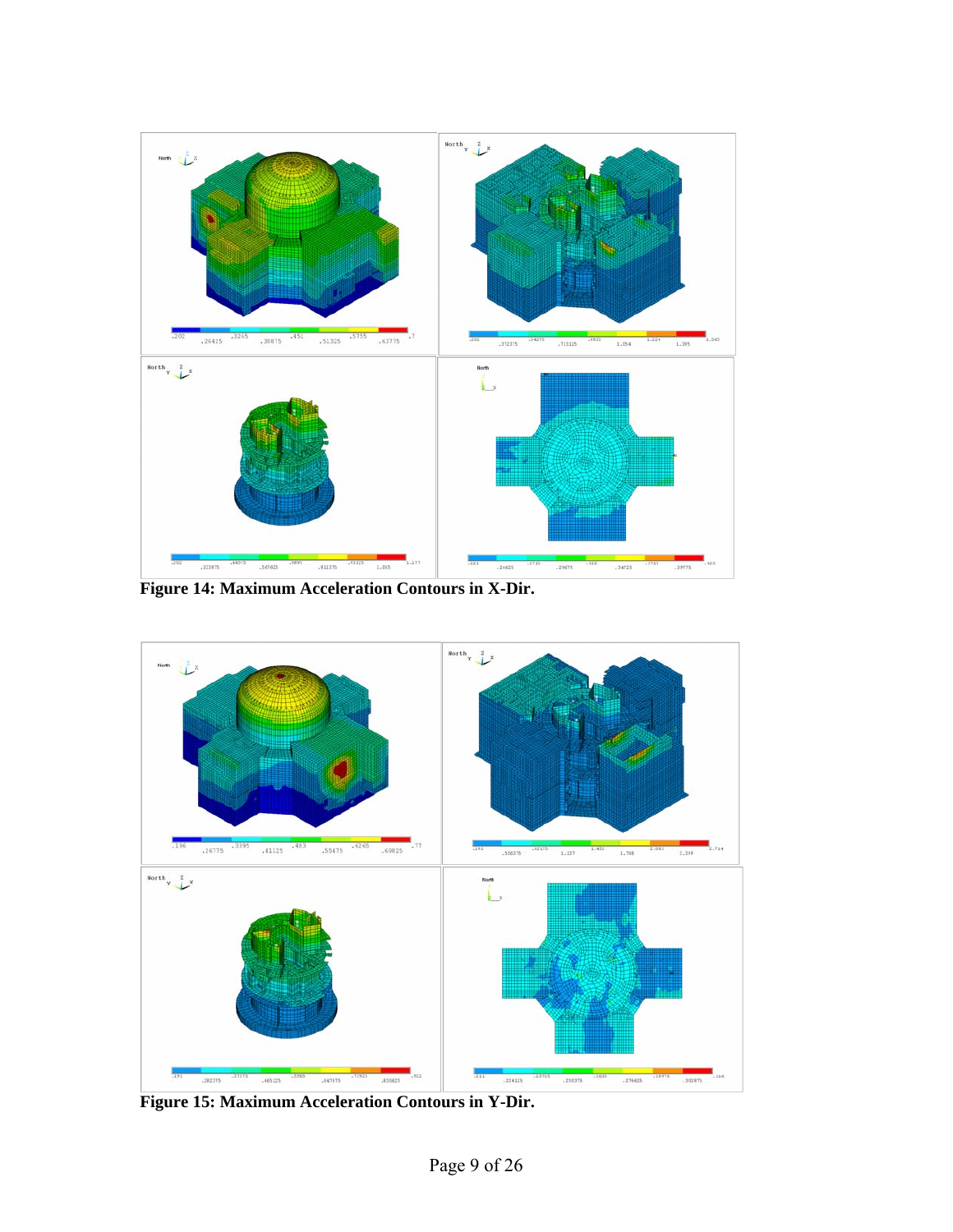

**Figure 16: Maximum Acceleration Contours in Z-Dir.** 

 The maximum accelerations at several key locations in the major floor elevations of the NI structures are calculated from the stick and detailed FE model analyses and listed in Table 1 and Table 2, respectively. Although the results could not be compared at exactly the same locations, in general they indicate similar results from the stick and detailed FE models. The typical acceleration response spectra calculated at the top of the reactor containment building from the stick and detailed FE models are compared in Figure 17. A typical global response in terms of the interstory forces and moments is shown in Figure 18.

| Location                        | $Elev.$ (m) | X     | Υ     | Z     |
|---------------------------------|-------------|-------|-------|-------|
| Center of NI Basemat            | $-11.85$    | 0.277 | 0.210 | 0.318 |
| <b>Reactor Building IS</b>      | $+5.15$     | 0.347 | 0.258 | 0.341 |
| <b>Reactor Building IS</b>      | 19.50       | 0.421 | 0.391 | 0.366 |
| Safeguard Building 1            | 29.30       | 0.564 | 0.502 | 0.501 |
| Safeguard Building 2/3          | 12.00       | 0.411 | 0.409 | 0.446 |
| Safeguard Building 4            | 29.30       | 0.580 | 0.621 | 0.556 |
| <b>Fuel Building</b>            | 3.70        | 0.350 | 0.294 | 0.357 |
| <b>Reactor Containment Bldg</b> | 58.00       | 0.738 | 0.620 | 0.893 |
| <b>Reactor Shield Bldg</b>      | 61.40       | 0.843 | 0.854 | 0.578 |

| Table 1: Maximum Accelerations of Stick Model (g's) |
|-----------------------------------------------------|
|-----------------------------------------------------|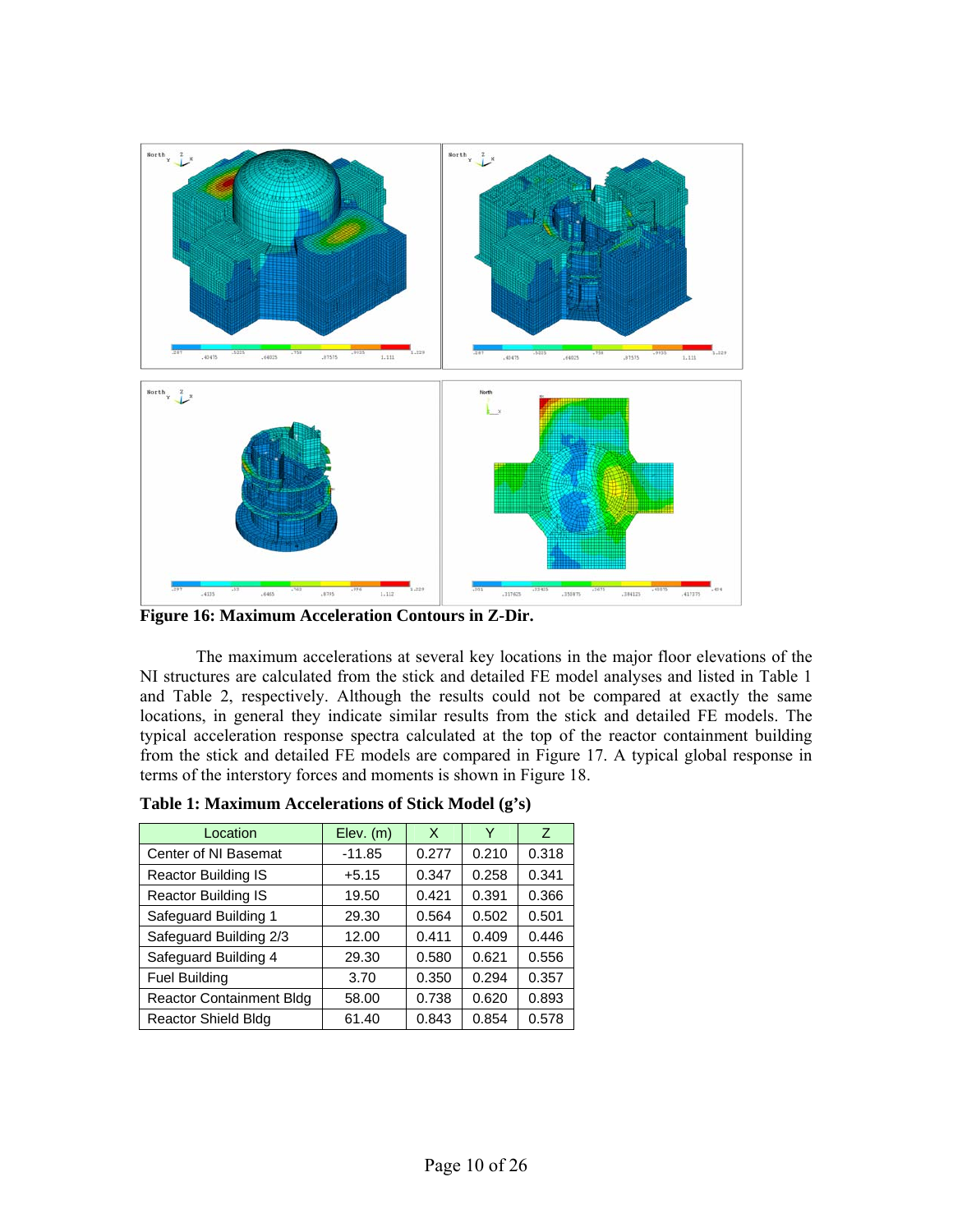| Location                        | $Elev.$ (m) | X     | Y     | Z     |
|---------------------------------|-------------|-------|-------|-------|
| Center of NI Basemat            | $-11.85$    | 0.262 | 0.224 | 0.319 |
| Reactor Building IS             | $+5.15$     | 0.379 | 0.320 | 0.374 |
| <b>Reactor Building IS</b>      | $+19.50$    | 0.513 | 0.419 | 0.388 |
| Safeguard Building 1            | $+21.00$    | 0.478 | 0.356 | 0.399 |
| Safeguard Building 2/3          | $+16.30$    | 0.400 | 0.433 | 0.413 |
| Safeguard Building 4            | $+21.00$    | 0.340 | 0.335 | 0.394 |
| <b>Fuel Building</b>            | $+4.20$     | 0.300 | 0.364 | 0.298 |
| <b>Reactor Containment Bldg</b> | 58.00       | 0.869 | 0.734 | 0.516 |
| <b>Reactor Shield Bldg</b>      | 61.40       | 0.598 | 0.679 | 0.490 |

**Table 2: Maximum Accelerations of Detailed FE Model (g's)** 



**Figure 17: Comparison of Response Spectra at Top of Reactor Containment Bldg (Elev. 58.0 m)** 



**Figure 18: Maximum Absolute Total Interstory Forces and Moments** 

Based on the results of this study, the following conclusions can be drawn:

- Stick models are capable of determining global seismic responses, but they can lead to excessively conservative results in the vertical direction due to the limited number of modes that can be modeled.
- The detailed FE models capture local responses, thus eliminating the need for modeling single DOF oscillators.
- Effects of the basemat flexibilities can be considered in the detailed FE models.
- Meshing can be made sufficiently small in detailed FE models to capture the response due to high frequency input motions.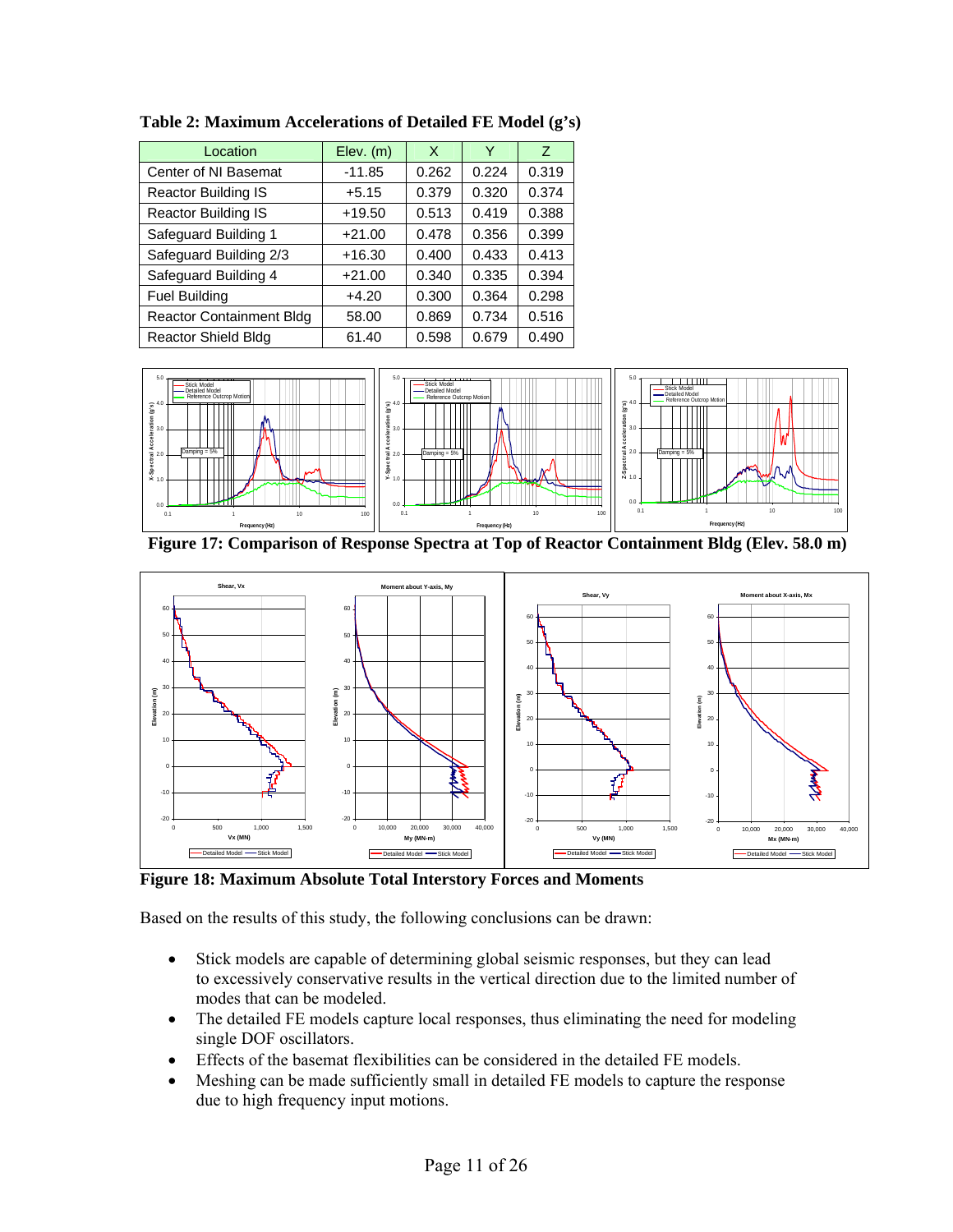#### **Effects of Basemat Flexibility**

The results of the stick versus detailed FE model discussed above indicate the importance of the basemat flexibility in calculating the spectral response of NI structures at higher frequencies (see Figure 17). In addition, the basemat flexibility will most likely affect the local uplift behavior of large basemats.

## **Effects of Foundation Embedment and Side Soil De-Bonding**

To assess the effects of the foundation embedment and de-bonding (or separation) of the side soils from the exterior walls below grade, sensitivity studies were performed using the stick model of US EPR<sup>TM</sup> NI. The analysis was performed for Soil Case 2sn4u and EUR Medium motion, in which four NI foundation cases were analyzed: fixed-base, surface-supported, embedded with fully bonded side soil, and embedded with partially bonded side soil. For the case of surface-supported NI, the 11.85 meter-thick side soil layer extending from the ground surface to the bottom of the NI basemat was ignored. For the case of partially bonded side soil, the lateral soil confinement in the upper 1.5 meters below ground surface was removed. This was achieved by introducing double nodes at the wall/soil interface, with one node attached to the wall and the other to the soil but with no connectivity (force transfer) between the two nodes. Further details may be found in Ref. [12].

Table 3 summarizes the typical reductions in the computed maximum accelerations at key structure locations due to embedment effects. Figure 19 shows the typical results of response spectra calculated in the reactor building internal structures (RBIS) at Elev. 13.8 meters.

| Location                   |           | % Reduction in Maximum Accelerations due to Embedment |                               |       |                                      |       |       |  |  |  |
|----------------------------|-----------|-------------------------------------------------------|-------------------------------|-------|--------------------------------------|-------|-------|--|--|--|
|                            |           |                                                       | <b>Fully Bonded Side Soil</b> |       | <b>Partially De-Bonded Side Soil</b> |       |       |  |  |  |
| <b>Bldg</b>                | Elev. (m) | X-Dir                                                 | Y-Dir                         | Z-Dir | X-Dir                                | Y-Dir | Z-Dir |  |  |  |
| Center of NI basemat       | $-11.85$  | 10.2                                                  | 39.1                          | 21.2  | 12.2                                 | 39.6  | 21.3  |  |  |  |
| <b>Reactor Building IS</b> | 1.50      | 12.0                                                  | 40.9                          | 19.2  | 12.6                                 | 40.9  | 19.0  |  |  |  |
| <b>Reactor Building IS</b> | 5.15      | 10.2                                                  | 36.2                          | 18.7  | 11.4                                 | 37.5  | 19.0  |  |  |  |
| <b>Reactor Building IS</b> | 9.40      | 11.5                                                  | 30.4                          | 18.3  | 12.7                                 | 32.2  | 18.5  |  |  |  |
| <b>Reactor Building IS</b> | 13.80     | 14.7                                                  | 23.1                          | 18.2  | 15.7                                 | 24.9  | 18.3  |  |  |  |
| <b>Reactor Building IS</b> | 19.50     | 18.0                                                  | 15.5                          | 18.5  | 19.0                                 | 17.5  | 18.5  |  |  |  |
| MS Valve Room              | 22.50     | 19.8                                                  | 24.5                          | 17.8  | 19.9                                 | 23.9  | 18.2  |  |  |  |
| MS Valve Room              | 21.00     | 17.9                                                  | 28.6                          | 25.7  | 18.4                                 | 30.5  | 25.5  |  |  |  |
| Safeguard Building 1       | 29.30     | 20.8                                                  | 29.3                          | 25.4  | 21.4                                 | 31.6  | 25.2  |  |  |  |
| Safeguard Building 2/3     | 12.00     | 18.8                                                  | 27.7                          | 23.1  | 20.2                                 | 28.9  | 23.2  |  |  |  |
| Safeguard Building 4       | 29.30     | 22.7                                                  | 12.9                          | 0.0   | 22.4                                 | 14.5  | 0.10  |  |  |  |
| <b>Fuel Building</b>       | 3.70      | 26.8                                                  | 27.9                          | 25.9  | 26.3                                 | 29.4  | 25.6  |  |  |  |

**Table 3: Comparison of Maximum Accelerations for Embedded vs. Surface-Supported NI**



**Figure 19: Comparison of In-Structure Response Spectra for RBIS at Elev. 13.8 m**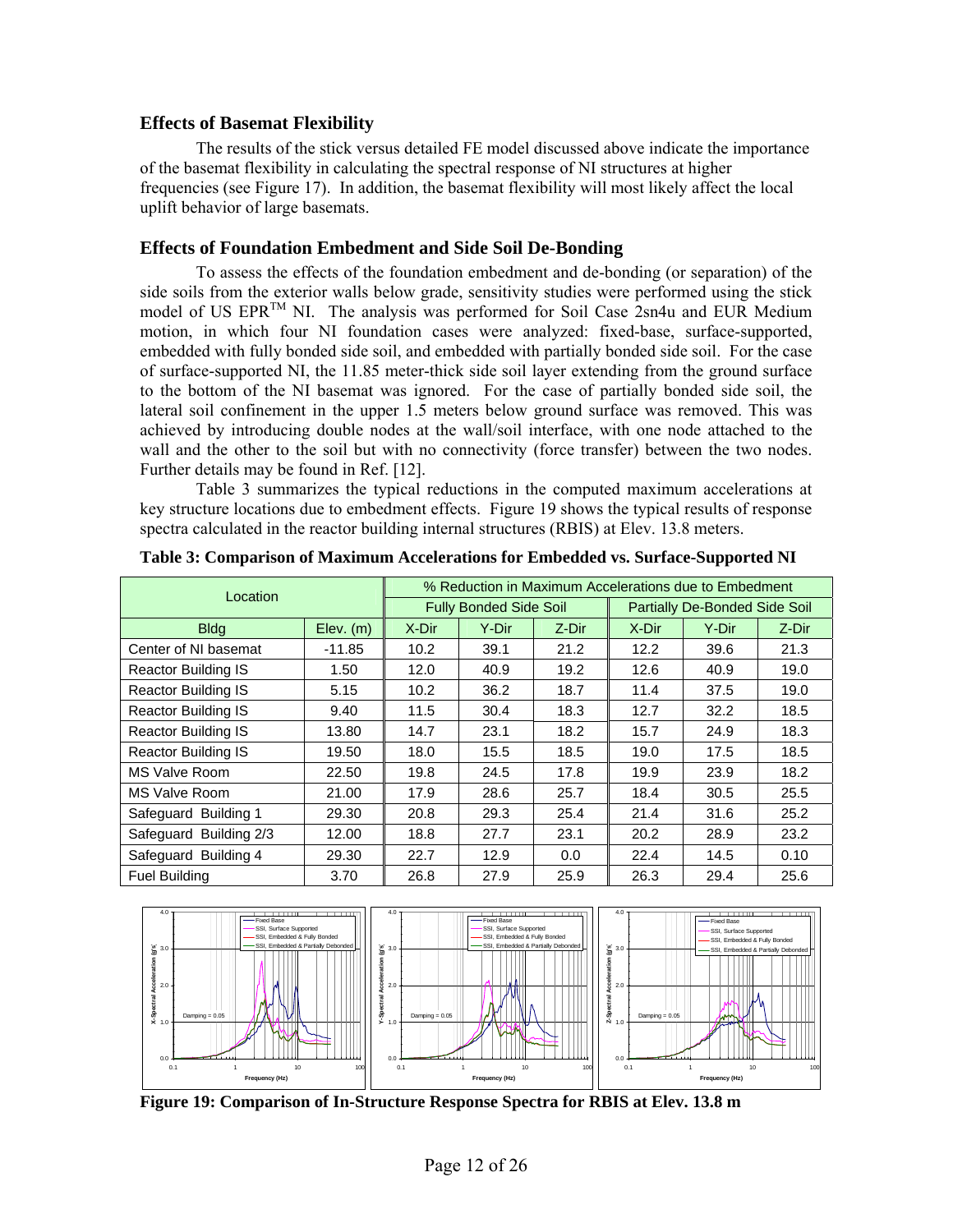Based on a comprehensive review of the results, the following conclusions can be drawn:

- These results, in general, indicate significant reduction in global maximum accelerations as well as spectral acceleration response at structural frequencies occurring above 3 Hz, with increase in the spectral acceleration response as a result of rigid-body rocking due to SSI at frequencies below 3 Hz. This is consistent with the behavior of stiff and massive NPP structures analyzed on flexible foundation soil media as compared to infinitely rigid base rock (fixed-base).
- Comparison of the surface-supported versus embedded SSI results indicates 10-30%, 10- 40% and 15-25% reductions in maximum acceleration responses in the x-, y- and zdirections, respectively, due to embedment effects. Similarly, significant reduction in the overall shape and peak of the spectral acceleration response is also observed due to embedment effects. For example, the peak spectral acceleration response is reduced by 30-40%, 25-30% and 20-30% for the responses in the x-, y- and z-directions due to consideration of foundation embedment.
- Comparison of the embedded EPR results assuming fully bonded versus 1.5-meter debonded side soil indicates no significant differences in the results due to partial debonding effects. Therefore, the gains achieved by considering the embedment effects remain unchanged due to partial de-bonding of NI walls from side soils near ground surface.
- Analysis of maximum dynamic soil pressures occurring along the centerline of the FB shield wall, SB1 wall, SB2/3 shield wall and SB4 shield wall indicates a possible concentration of high soil strains adjacent to NI walls within depths of 6 meters below ground surface. These strains, in general, can cause some reduction in lateral soil stiffness and redistribution of dynamic earth pressures due to secondary effects. Because it is difficult to capture these secondary effects in a linear analysis, the effect of a possible concentration of high soil strains near the ground surface may be accounted for by allowing the de-bonding of side soil from basement walls.

## **EFFECTS OF FOUNDATION MESH REFINEMENT**

To assess the effects of foundation mesh refinement, two sets of SSI analyses of the US  $EPR^{TM}$  NI structures were performed using the stick model. The first set considered the surfacesupported EPR<sup>TM</sup> model with coarse and refined foundation mesh (Figure 20); the second set consisted of the embedded  $EPR^{TM}$  model with coarse and refined foundation mesh (Figure 21). The analysis was performed for Soil Case 1n2u and EUR Soft motion. Based on the minimum shear wave velocities and average excavated soil element size, the passing frequencies for the coarse and refined foundation models are approximately 10.4 Hz and 18.4 Hz, respectively.

Comparisons of maximum accelerations calculated at several key locations in the NI structures for the coarse and refined foundation mesh are shown in Table 4 for the surfacesupported model and in Table 5 for the embedded NI model. Comparisons of typical response spectra calculated in the Fuel Building for the surface-supported and embedded NI models are shown in Figure 22 and Figure 23, respectively.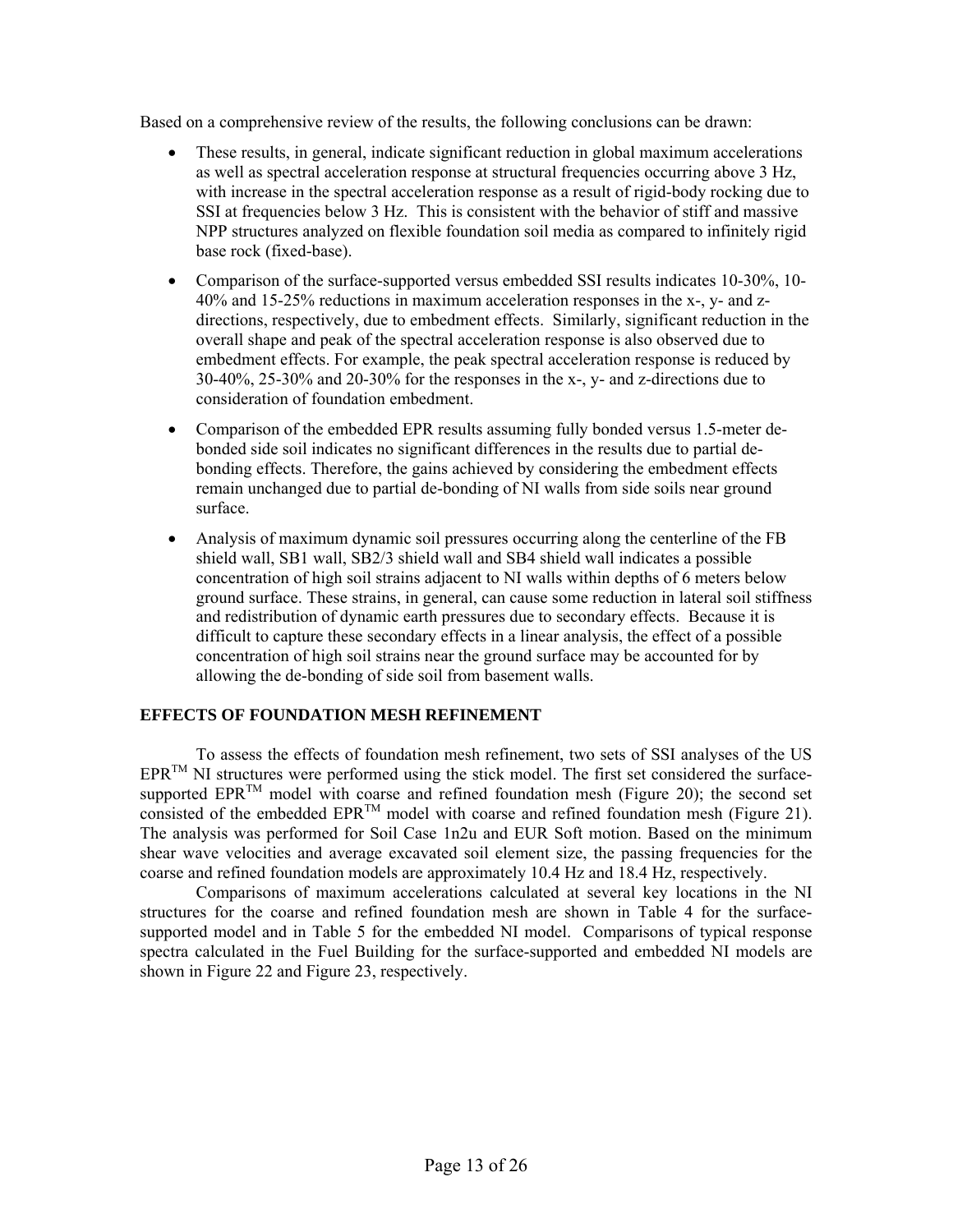

**Figure 20: Surface-Supported Stick NI Model with Coarse and Refined Foundation Mesh**



**Figure 21: Embedded NI Stick Model with Coarse and Refined Foundation Mesh**

| Location                   |              | Maximum Accelerations (q's) |      |      |                   |      |      |                 |      |      |  |
|----------------------------|--------------|-----------------------------|------|------|-------------------|------|------|-----------------|------|------|--|
|                            |              | Coarse Model (1)            |      |      | Refined Model (2) |      |      | Ratio $(2)/(1)$ |      |      |  |
| Bldg.                      | Elev.<br>(m) | X                           | Υ    | Z    | X                 | Y    | Z.   | X               | Y    | Z    |  |
| Center of NI Basemat       | $-11.85$     | 0.22                        | 0.24 | 0.28 | 0.22              | 0.24 | 0.28 | 0.99            | 0.98 | 0.99 |  |
| Reactor Building IS        | 1.50         | 0.23                        | 0.23 | 0.28 | 0.22              | 0.23 | 0.28 | 0.99            | 1.00 | 0.99 |  |
| <b>Reactor Building IS</b> | 5.15         | 0.24                        | 0.23 | 0.29 | 0.23              | 0.23 | 0.28 | 0.98            | 1.00 | 0.98 |  |
| <b>Reactor Building IS</b> | 9.40         | 0.25                        | 0.25 | 0.29 | 0.23              | 0.25 | 0.29 | 0.95            | 1.01 | 0.98 |  |
| <b>Reactor Building IS</b> | 13.80        | 0.25                        | 0.27 | 0.29 | 0.24              | 0.28 | 0.29 | 0.97            | 1.01 | 0.98 |  |
| <b>Reactor Building IS</b> | 19.50        | 0.26                        | 0.30 | 0.30 | 0.26              | 0.30 | 0.29 | 1.00            | 1.00 | 0.98 |  |
| MS Valve Room              | 22.50        | 0.29                        | 0.29 | 0.30 | 0.29              | 0.29 | 0.31 | 1.00            | 0.98 | 1.01 |  |
| MS Valve Room              | 21.00        | 0.29                        | 0.32 | 0.39 | 0.29              | 0.32 | 0.40 | 0.99            | 0.99 | 1.02 |  |
| Safeguard Building 1       | 29.30        | 0.32                        | 0.36 | 0.40 | 0.32              | 0.36 | 0.40 | 1.01            | 1.00 | 1.02 |  |
| Safeguard Building 2/3     | 12.00        | 0.28                        | 0.31 | 0.37 | 0.30              | 0.31 | 0.37 | 1.09            | 1.00 | 1.01 |  |
| Safeguard Building 4       | 29.30        | 0.32                        | 0.35 | 0.40 | 0.33              | 0.34 | 0.41 | 1.01            | 0.95 | 1.01 |  |
| <b>Fuel Building</b>       | 3.70         | 0.23                        | 0.26 | 0.44 | 0.24              | 0.26 | 0.44 | 1.04            | 1.00 | 1.00 |  |

**Table 4: Comparison of Maximum Accelerations, Coarse vs. Refined Surface-Supported NI**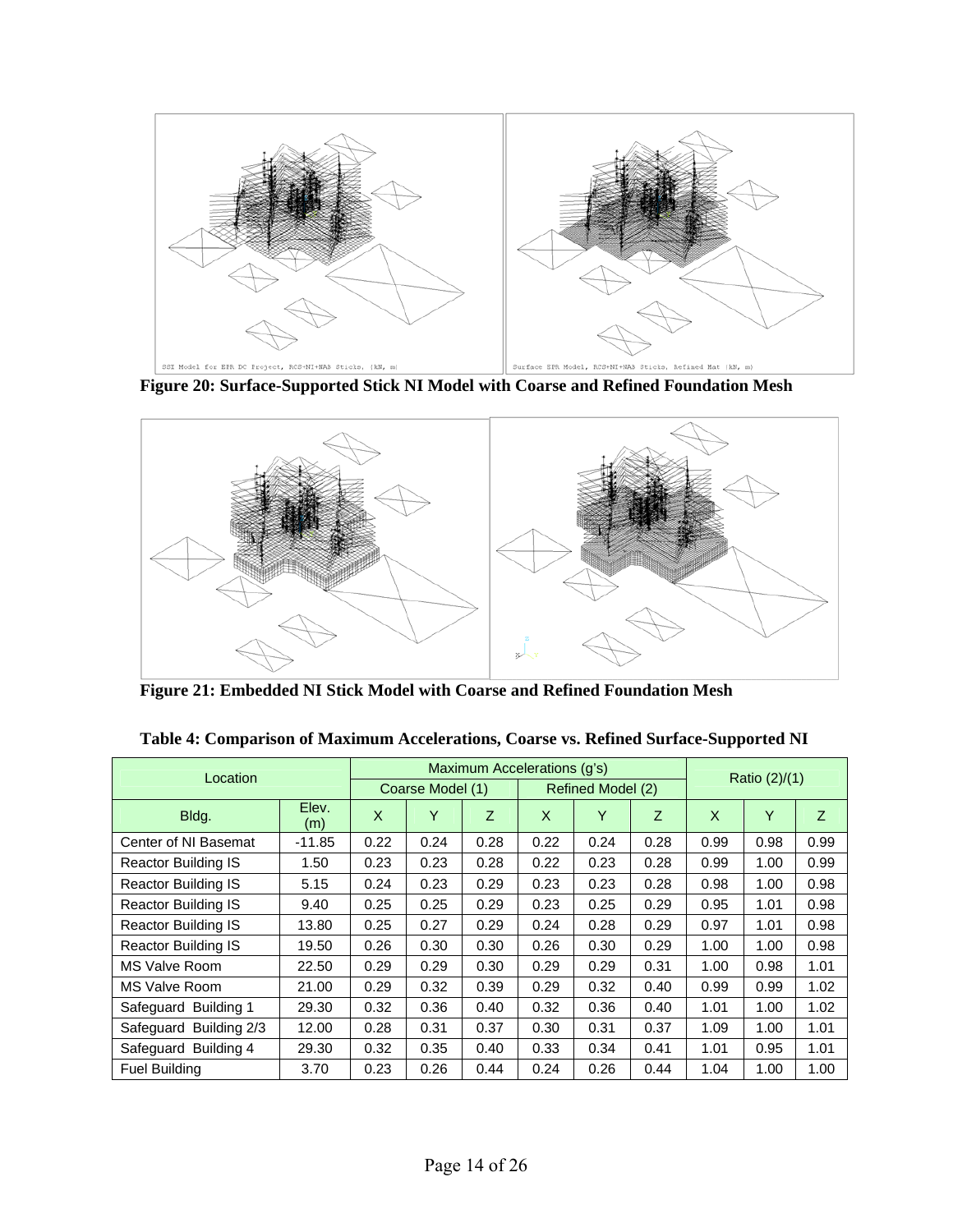| Location                   |              | Maximum Accelerations (g's) |      |      |                   |      |      |      | Ratio (2)/(1) |      |  |
|----------------------------|--------------|-----------------------------|------|------|-------------------|------|------|------|---------------|------|--|
|                            |              | Coarse Model (1)            |      |      | Refined Model (2) |      |      |      |               |      |  |
| Bldg.                      | Elev.<br>(m) | X                           | Y    | Z    | X                 | Y    | Z    | X    | Y             | Z    |  |
| Center of NI Basemat       | $-11.85$     | 0.17                        | 0.18 | 0.24 | 0.16              | 0.18 | 0.24 | 0.96 | 0.96          | 1.02 |  |
| <b>Reactor Building IS</b> | 1.50         | 0.16                        | 0.18 | 0.25 | 0.16              | 0.17 | 0.24 | 0.97 | 0.95          | 0.98 |  |
| <b>Reactor Building IS</b> | 5.15         | 0.16                        | 0.18 | 0.25 | 0.16              | 0.18 | 0.25 | 0.99 | 0.97          | 0.99 |  |
| <b>Reactor Building IS</b> | 9.40         | 0.17                        | 0.19 | 0.25 | 0.17              | 0.19 | 0.25 | 1.00 | 1.00          | 1.01 |  |
| <b>Reactor Building IS</b> | 13.80        | 0.18                        | 0.21 | 0.26 | 0.17              | 0.21 | 0.26 | 0.97 | 1.01          | 1.02 |  |
| <b>Reactor Building IS</b> | 19.50        | 0.18                        | 0.24 | 0.26 | 0.18              | 0.24 | 0.27 | 1.00 | 0.99          | 1.03 |  |
| <b>MS Valve Room</b>       | 22.50        | 0.21                        | 0.22 | 0.26 | 0.21              | 0.22 | 0.26 | 0.96 | 1.00          | 0.99 |  |
| <b>MS Valve Room</b>       | 21.00        | 0.21                        | 0.24 | 0.33 | 0.20              | 0.24 | 0.33 | 0.97 | 0.98          | 1.01 |  |
| Safeguard Building 1       | 29.30        | 0.23                        | 0.29 | 0.34 | 0.22              | 0.26 | 0.33 | 0.98 | 0.92          | 1.00 |  |
| Safeguard Building 2/3     | 12.00        | 0.20                        | 0.24 | 0.30 | 0.19              | 0.24 | 0.31 | 0.96 | 1.00          | 1.00 |  |
| Safeguard Building 4       | 29.30        | 0.23                        | 0.30 | 0.32 | 0.23              | 0.28 | 0.31 | 1.01 | 0.94          | 0.97 |  |
| <b>Fuel Building</b>       | 3.70         | 0.19                        | 0.20 | 0.37 | 0.18              | 0.20 | 0.35 | 0.96 | 0.98          | 0.95 |  |

**Table 5: Comparison of Maximum Accelerations, Coarse vs. Refined Embedded NI** 



**Figure 22: Comparison of Response Spectra of Fuel Bldg, Coarse vs. Refined Surface-Supported NI** 



**Figure 23: Comparison of Response Spectra of Fuel Bldg, Coarse vs. Refined Embedded NI** 

Comparisons of the analysis results for the surface-supported NI model with coarse and refined foundation mesh show no significant differences in the computed spectral responses for frequencies up to 25 Hz in the x-, y- and z-directions. In addition, the difference in the computed maximum acceleration response is found to be less than 5% (see Table 4). For the soft soil profiles with minimum  $V_s = 250$  m/s and Soft EUR motion, therefore, the use of the coarse foundation mesh for the surface-supported  $EPR^{TM}$  SASSI analyses is appropriate.

Similarly, close agreement between the results of the computed spectral acceleration responses in the structure are observed for the embedded EPRTM model with coarse and refined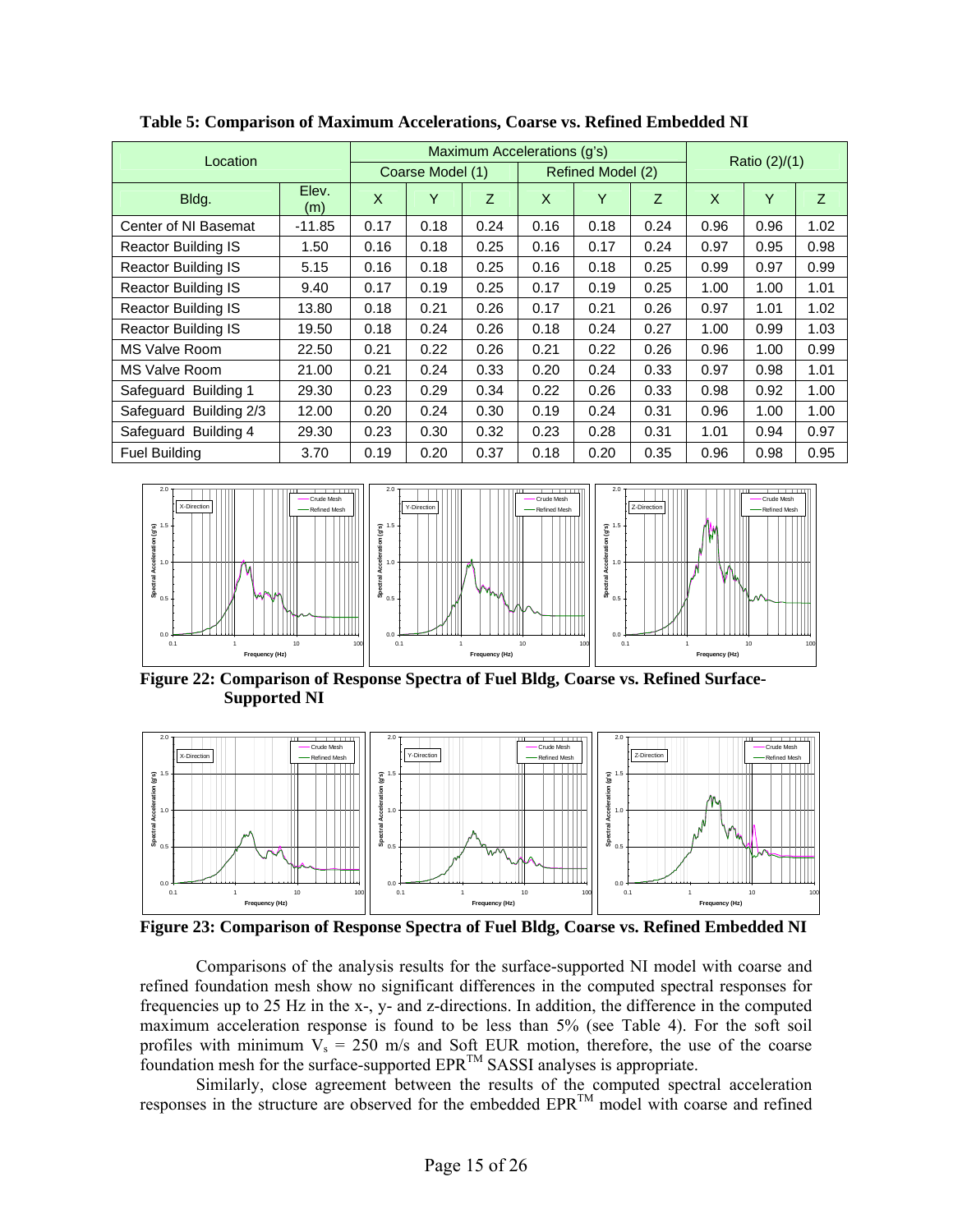foundation mesh, except for a few locations in the NI where significant increase in the spectral acceleration response is observed at frequencies above 10 Hz. This is consistent with the passing frequency calculated for the coarse foundation model of 10.4 Hz. The maximum difference in the computed ZPA, however, is less than 5% at all key locations in the structure (see Table 5).

## **Effects of Floor, Wall and Roof Slab Flexibility**

To assess the floor, wall, and roof slab flexibility, the SSI response of the EPR<sup>TM</sup> NI structures was evaluated using stick and detailed FE models. The results and findings of this study in relation to the effects of floor, wall, and roof slab flexibility were discussed previously.

# **Effects of Soil Stiffness**

To assess the effects of foundation and side soil stiffness, dynamic SSI responses of the US  $EPR^{TM}$  NI structures were evaluated for the 13 soil analysis cases discussed previously. The summary of the results for 6 uniform soil cases (1u through 5u and 5a) and 3 input motions EUR (Soft, Medium and Stiff) are presented below. Figure 24 shows comparisons of the acceleration response spectra calculated in the Fuel Building at Elev. 3.7 meters for several combinations of soil stiffness properties and input motions.



**Figure 24: Comparison of Response Spectra at Top of Reactor Containment Bldg (Elev. 58.0 m)** 

Based on the above results, the following conclusions can be drawn:

 Reducing the foundation and side soil stiffness causes the spectral peaks corresponding to the natural frequencies of the structure to shift slightly to lower frequencies and drop significantly in amplitude. On the other hand, softening the foundation and side soils introduces a rigid-body rocking component in the response that increases the horizontal amplitude of the spectral response at low frequencies.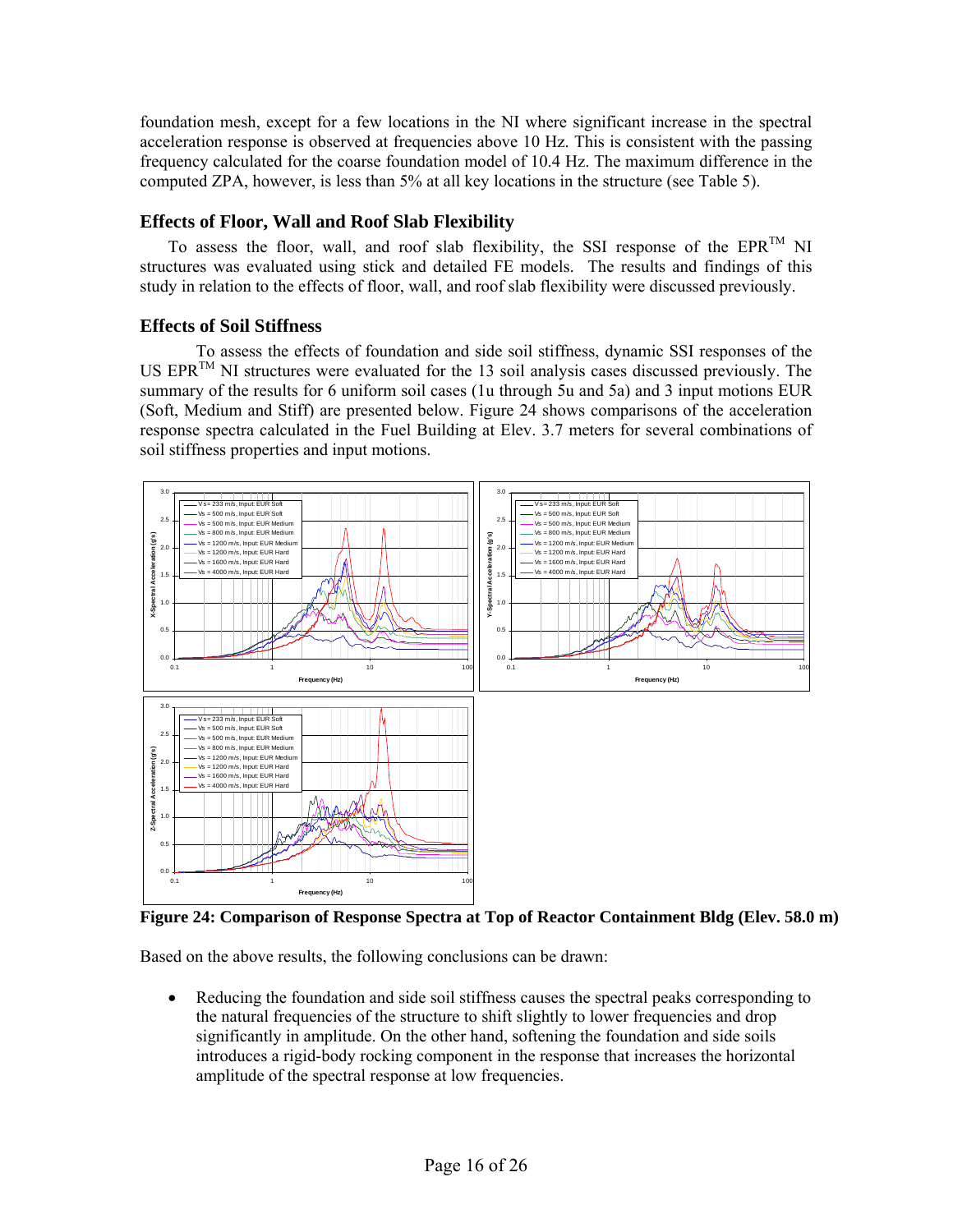• The spectral responses at higher frequencies (about 10-12 Hz) are generally controlled by the foundation and side soils which have stiffer properties. Because NPPs are large, stiff, and massive structures founded in relatively softer foundation soil media, this aspect of the SSI response is significant.

## **Effects of Concrete Cracking**

The effects of concrete cracking are often modeled by reducing the flexural stiffness of the beam and shell elements by 50%. In stick models, this can result in excessively conservative results and, in some cases, incorrect results because the stiffness reduction is taken across the board in the structural members. Significantly improved results can be obtained by applying this procedure to a detailed FE model of the NI structures modeled using shell elements. To assess the effect of concrete cracking, the seismic response of the  $EPR^{TM}$  NI structures with and without concrete cracking were calculated for all generic soil cases using the <sup>MTR</sup>/SASSI program. Figure 25 shows typical results for acceleration response spectra obtained in Safeguard Building 4 (SB4) at Elev. +21 meters for Soil Case 1n5a and EUR Hard motion. This soil analysis case consists of NI founded on hard rock ( $V_s = 4000$  m/s) at a depth of 11.85 meters below ground surface and surrounded by backfill material ( $V_s = 233$  m/s). Table 6 shows the ratio of cracked to uncracked maximum acceleration response at several key locations in the structure.

Based on the above results, the following conclusions can be drawn:

- Concrete cracking can increase the maximum acceleration response in the structure.
- Concrete cracking shifts the spectral peaks to lower frequencies and increases the out-ofplane spectral amplitudes of floor, wall and roof slabs.



**Figure 25: Comparison of Response Spectra in Safeguard Bldg. 4 (Elev. 21.0 m)**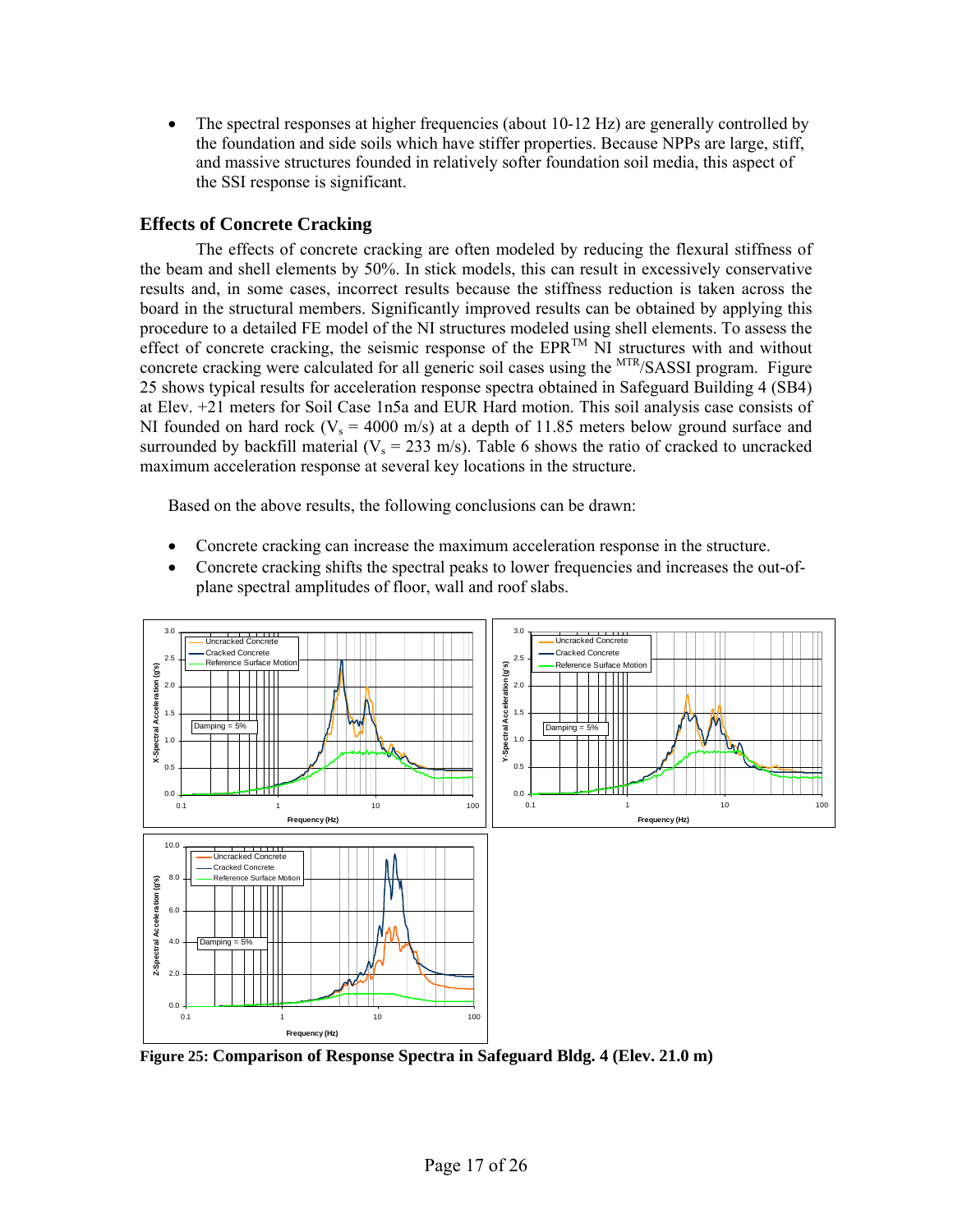| Location                        | Elev.    | Ratio of Cracked to Uncracked |       |       |  |  |
|---------------------------------|----------|-------------------------------|-------|-------|--|--|
|                                 | (m)      | X                             | Y     | Z     |  |  |
| Center of NI Basemat            | $-11.85$ | 0.994                         | 0.985 | 0.934 |  |  |
| Reactor Building IS             | $+5.15$  | 0.900                         | 1.156 | 0.975 |  |  |
| <b>Reactor Building IS</b>      | $+19.50$ | 1.000                         | 1.109 | 1.108 |  |  |
| Safeguard Building 1            | $+21.00$ | 0.865                         | 0.933 | 0.924 |  |  |
| Safeguard Building 2/3          | $+16.30$ | 0.958                         | 0.996 | 0.978 |  |  |
| Safeguard Building 4            | $+21.00$ | 1.023                         | 1.016 | 1.706 |  |  |
| <b>Fuel Building</b>            | $+4.20$  | 0.945                         | 0.927 | 1.018 |  |  |
| <b>Reactor Containment Bldg</b> | 58.00    | 1.049                         | 1.129 | 1.009 |  |  |

**Table 6: Comparison of Maximum Acceleration Response, Cracked vs. Uncracked Concrete EPRTM**

An improved method for modeling concrete cracking in SASSI all-shell FE models is being developed. It is an iterative procedure whereby the shear and flexural stiffness of the shell elements are updated based on the calculated strain levels at each solution cycle until convergence is obtained. This procedure is briefly described below.

- Step 1: Generate deformation envelopes from the time history responses.
- Step 2: Assess the maximum curvature in order to determine whether there is cracking in the concrete plate/shell elements due to bending and to calculate the bending stiffness reduction factor, as shown in Figure 26.
- Step 3: Assess the maximum shear strain in order to determine whether there is cracking in the concrete plate/shell element due to shear stress and to calculate the shear stiffness reduction factor, as shown in Figure 27.
- Step 4: Update the bending and shear stiffness of all concrete plate/shell elements to be used in the next iteration.



Step 5 Repeat Steps 1 through 4 until convergence is achieved.

**Figure 26: Bending Stiffness Reduction Factor**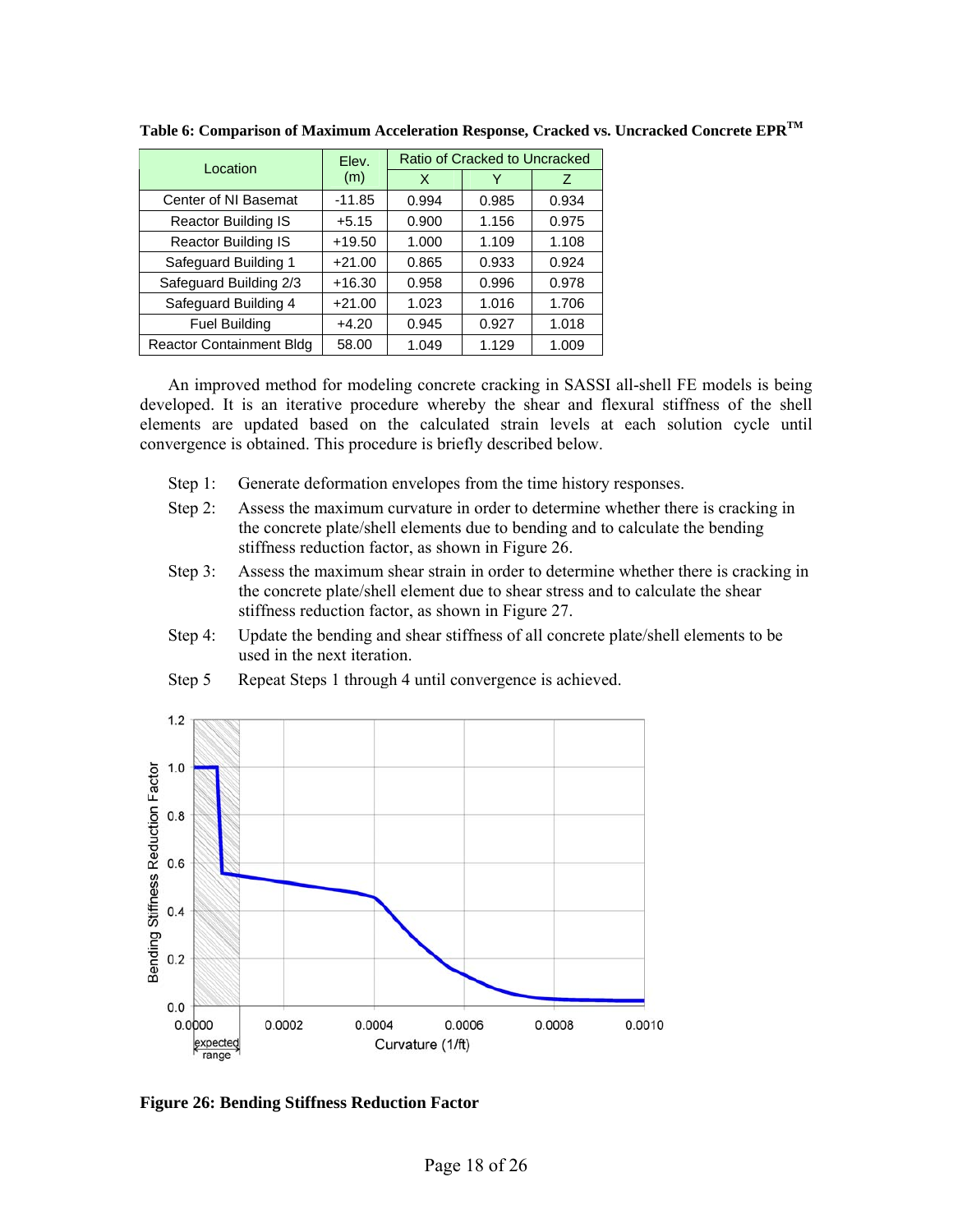

**Figure 27: Shear Stiffness Reduction Factor** 

## **Effects of Structure-Soil-Structure Interaction (SSSI)**

In general, the response of light structures, tunnels and conduits are affected by the nearby heavy buildings due to structure-soil-structure interaction (SSSI) effects. The SSSI effects generally increase lateral dynamic soil pressures on the basement walls of adjacent structures. Recent studies of the dynamic soil pressures on below grade walls using SASSI indicate that normal wall pressures can be significantly affected due to the inertial mass of the structures as well as SSSI effects during seismic shaking. In these studies it is assume that the soil strains near the wall are caused primarily by soil nonlinearities in the free-field. The additional soil strains caused by the soil nonlinearities due to the inertia of the structures are ignored.

To assess the accuracy of MTR/SASSI in predicting the dynamic soil pressures on below grade walls, the incremental dynamic soil pressures on the US  $EPR^{TM}$  exterior walls below grade, calculated using MTR/SASSI, are compared with those obtained by ADINA [13]. The SSI analysis was performed for soil case 1n5a and EUR Hard motion. In this study, the foundation basemat and walls were considered without the buildings. Four cases corresponding to rigid-bonded, rigid-smooth, flexible-bonded, and flexible-smooth walls were analyzed; the results are shown in Figure 28 and Figure 29 for the rigid-bonded and rigid-smooth wall cases and in Figure 30 and Figure 31 for the flexible-bonded and flexible-rigid wall cases. The results for the rigid wall are also compared with Wood's solution [14] in Figure 28 and Figure 29. There is good agreement between the results of all three methods.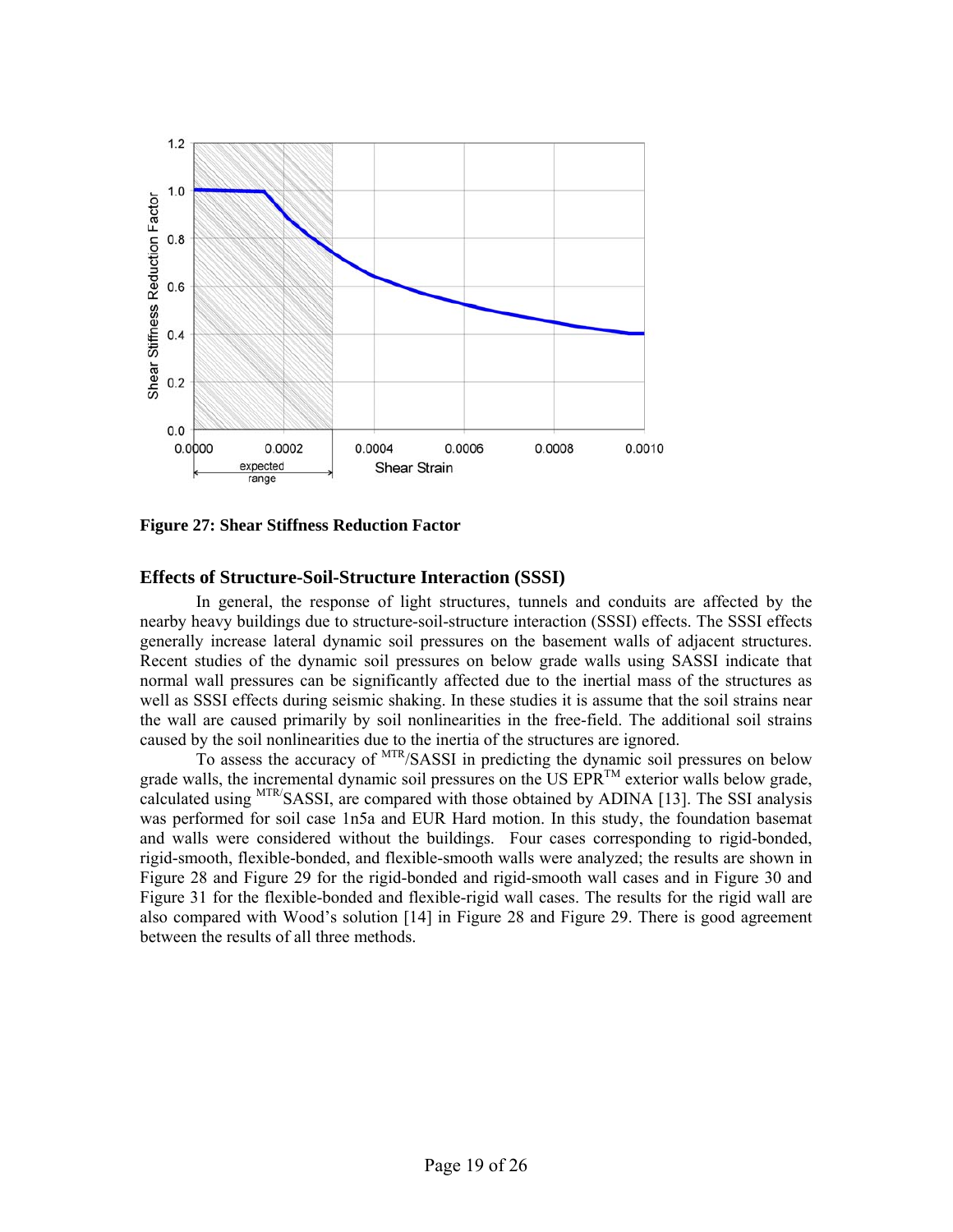

**Figure 28: Incremental Dynamic Soil Pressures on Rigid-Bonded Wall** 



**Figure 29: Incremental Dynamic Soil Pressures on Rigid-Smooth Wall**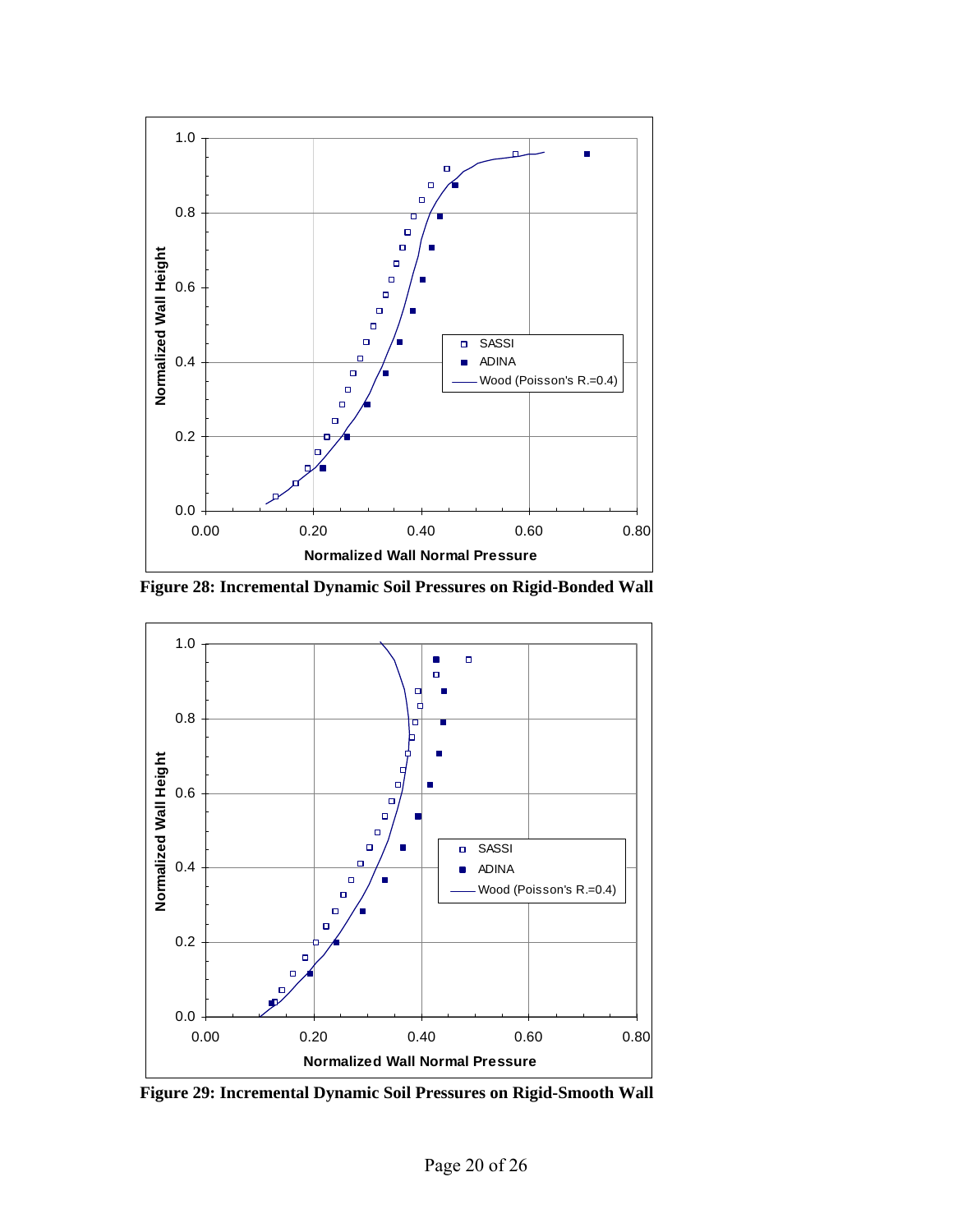

**Figure 30: Incremental Dynamic Soil Pressures on Flexible-Bonded Wall** 



**Figure 31: Incremental Dynamic Soil Pressures on Flexible-Smooth Wall**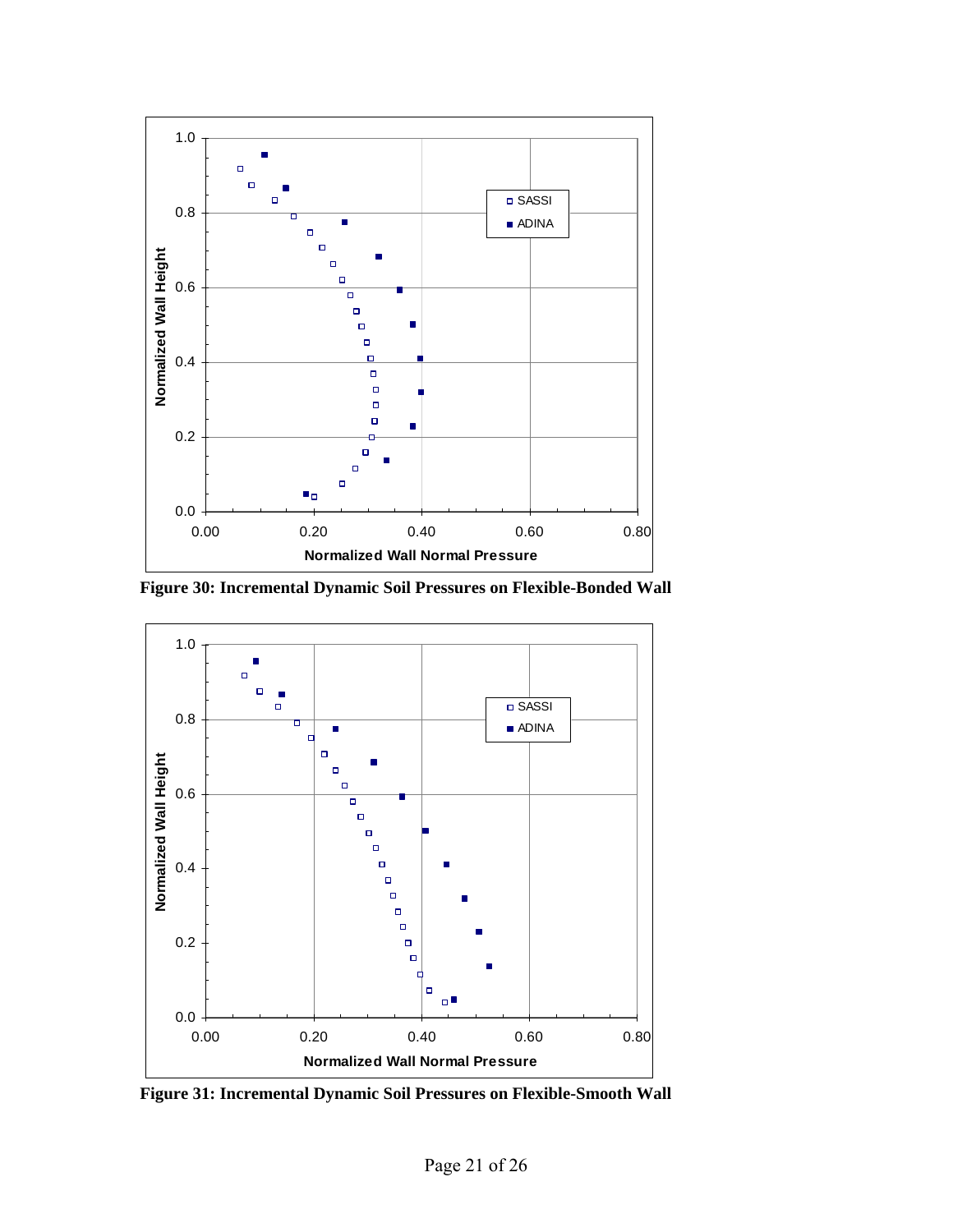### **SSI ANALYSIS INCORPORATING SPATIAL INCOHERENCE OF GROUND MOTIONS**

The coherence model describes the relationship between ground motions at different locations as a function of the separation distance and the frequency of the ground motions. It is derived from statistical analysis of recorded ground motions at dense array sites, as characterized below:

$$
\gamma ij(\omega) = Sij(\omega) / SQRT [Sii(\omega) . Sjj(\omega)]
$$

$$
0 \leq |\gamma ij(\omega)| \leq 1
$$

Where γij is the coherence function, Sij is the spectral density function, and i and j are two recording stations. Figure 32 shows typical coherence functions in the horizontal and vertical directions. Incoherent ground motions may be characterized as follows:

$$
\{UI_g(\omega)\} = [\varphi(\omega)] [\lambda(\omega)] \{ \eta_{\theta}(\omega) \} U_o(\omega)
$$

Where:

 ${U_I_{g}(\omega)} = Incoherent ground motion vector$ 

 $[\lambda(\omega)]$  = Eigenvalues of coherence matrix

 $[\varphi(\omega)]$  = Eigenvectors of coherence matrix

 $\{\eta_{\theta}(\omega)\}$  = Random phase angle (uniformly distributed from 0 to  $2\pi$ )

 $U_0(\omega)$  = Control motion



**Figure 32: Typical Coherence Functions (Source: EPRI 2007)**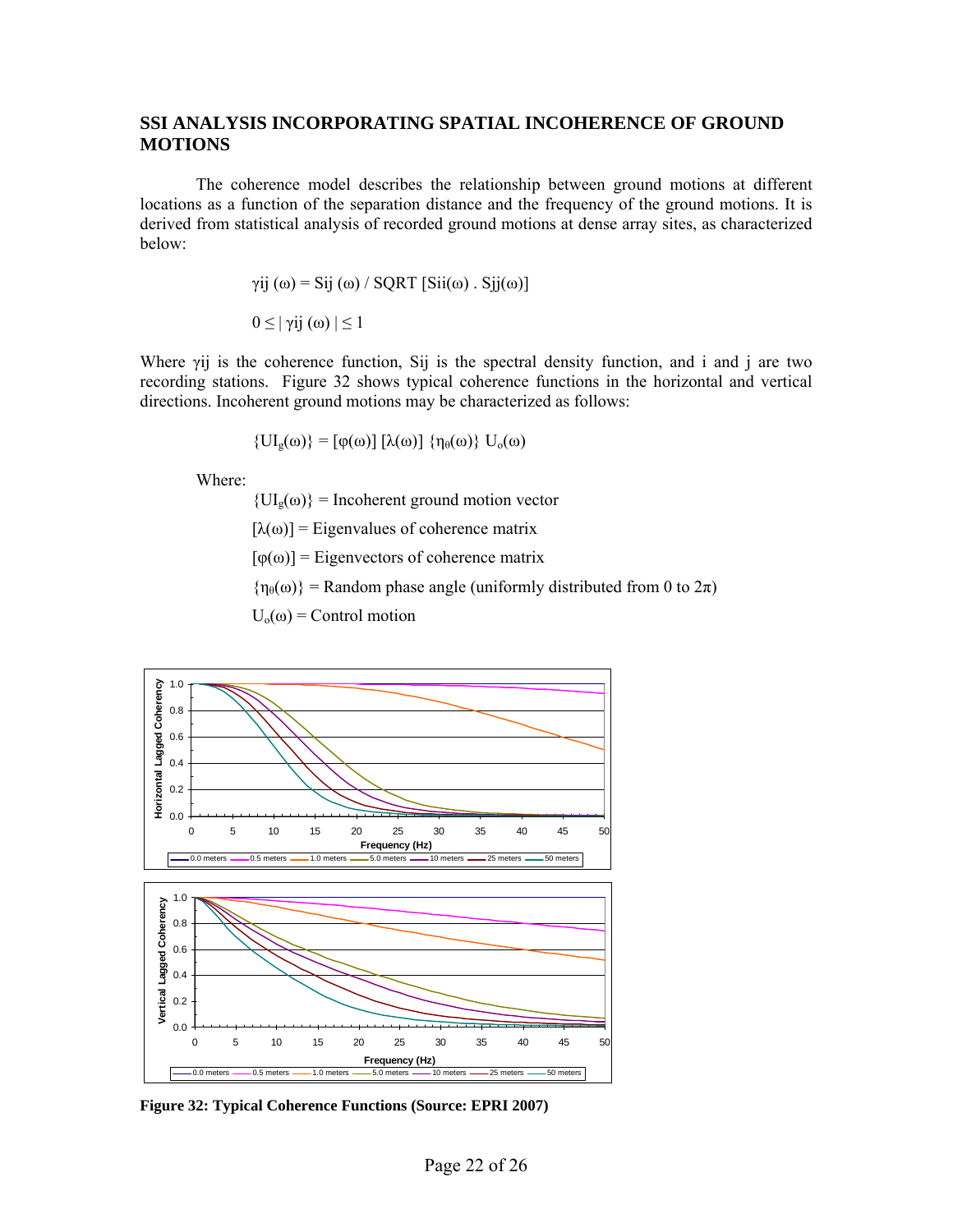The SSI analysis using incoherent ground motions incorporated in <sup>MTR</sup>/SASSI consists of the following four steps.

- Step 1: Compute coherence matrix  $[\gamma(\omega,d)]$  of incoherent ground motion from prescribed coherency function  $γ(ω,d)$
- Step 2: Determine a few significant eigenmodes of coherence matrix  $(i=1,2,..,m)$
- Step 3: Solve SSI response for eigenmodes of Step 2
- Step 4: Combine the results using SRSS method  $(\eta_{\theta}(\omega)=1)$

To evaluate the effects of incoherent ground motion input for seismic response of NPPs founded in hard rock, a test problem obtained from Ref. [15] was analyzed using  $MTR/SASSI$ . The results in terms of the computed acceleration response spectra at the tops of the NI basemat, Steel Containment Vessel (SCV), Auxiliary Shield Building (ASB) and Containment Internal Structure (CIS) are shown for the x-response in Figure 33, for the y-response in Figure 34 for the zresponse in Figure 35.

Based on an analysis of the results, the following conclusions can be drawn:

- In general, consideration of the effects of incoherent ground motions on structures with large footprints can result in significant reductions in high frequency components of the response.
- However, incoherent ground motions introduce additional rocking and torsional components in the foundation response that can increase the response of the structure at certain locations.



**Figure 33: Comparison of Coherent vs. Incoherent In-Structure Response, X-Dir.**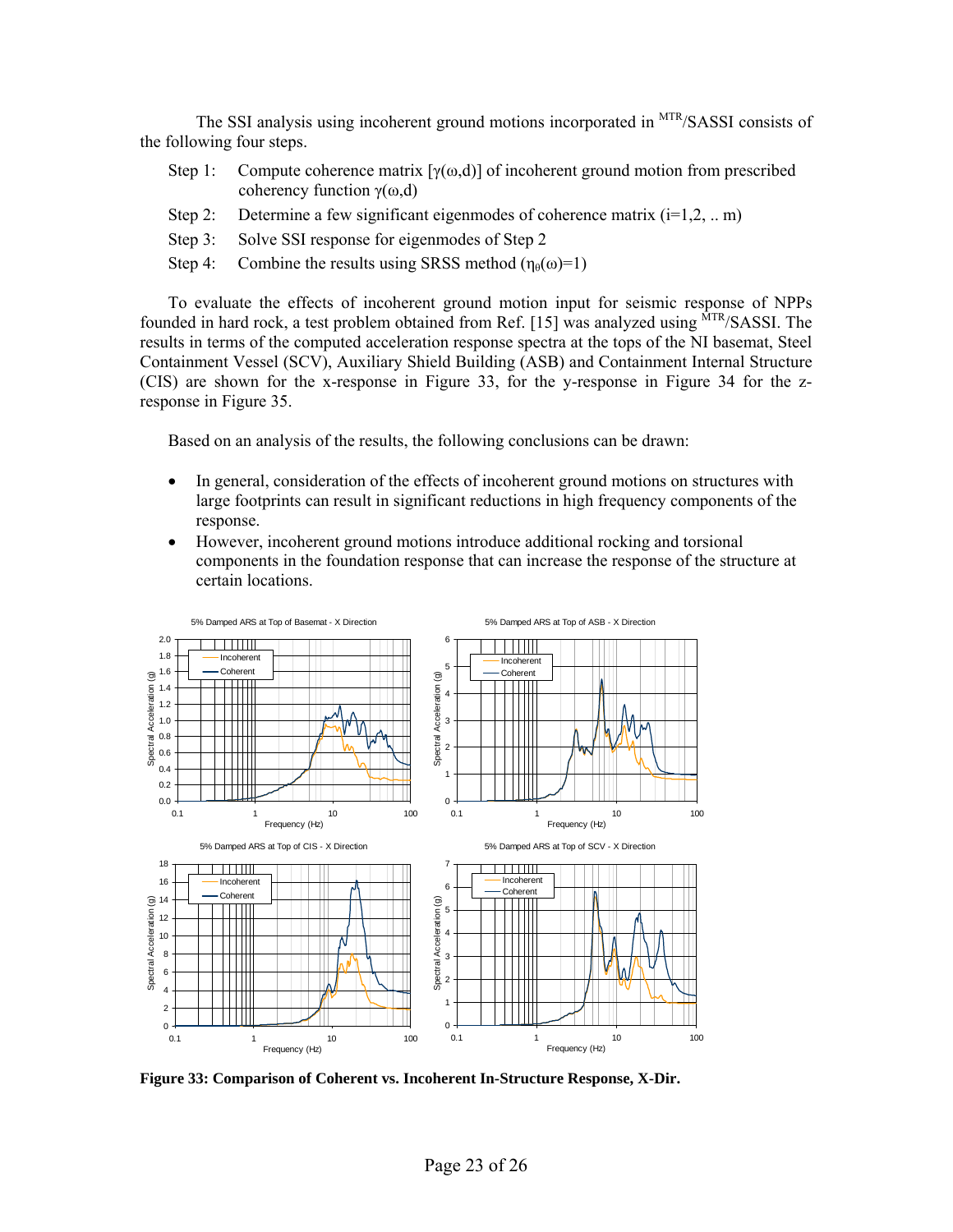

**Figure 34: Comparison of Coherent vs. Incoherent In-Structure Response, Y-Dir.**



**Figure 35: Comparison of Coherent vs. Incoherent In-Structure Response, Z-Dir.**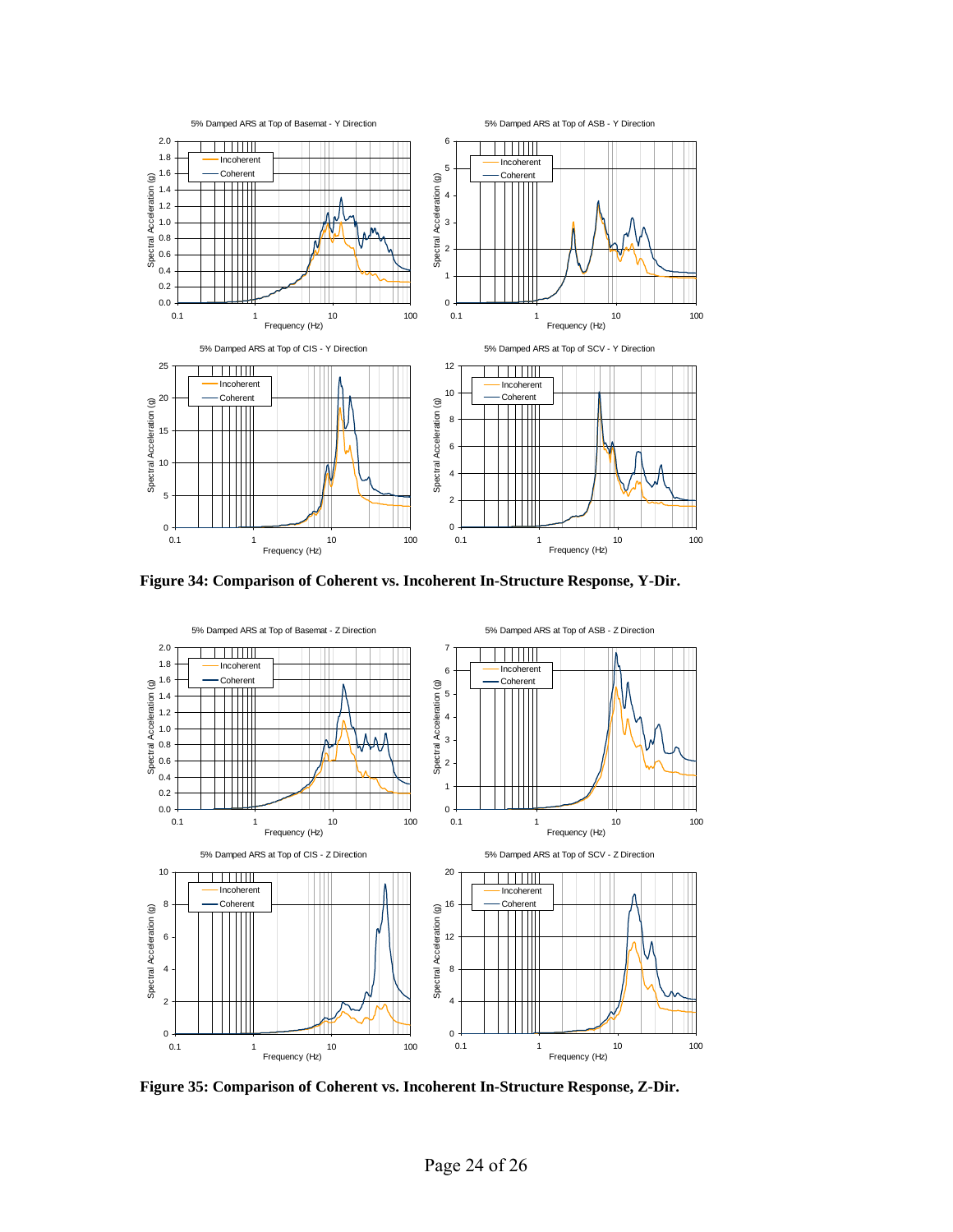### **ACKNOWLEDGEMENTS**

The computer program SASSI was developed by a team of research students under the direction of the late Professor John Lysmer at the University of California, Berkeley. The code was published in 1981. In the past 30 years significant enhancements to the SASSI code have been made. A more recent advancement of this code includes the capability to analyze large-scale SSI systems, which made it possible to produce some of the results presented in this paper. AREVA NP has been instrumental in supporting the large-scale SSI modeling development as part of its US EPRTM standard design licensing. The support of J. Todd Oswald, Calvin Wong and Daniel B. Fisher of AREVA NP are hereby acknowledged.

Basilio Sumodobila of SC Solutions performed the  $EPR^{TM}$  SSI analyses and provided helpful discussions of the results. Dr. Hassan Sedarat of SC Solutions performed the ADINA analyses to develop the dynamic soil pressures on the  $EPR^{TM}$  walls as well as providing helpful discussions of the results. Dr. Alexander Kozak of SC Solutions developed the stiffness reduction curves for the proposed method of cracked concrete modeling in SASSI. The contributions of these colleagues are greatly appreciated.

## **REFERENCES**

- 1. Lysmer, J., Tabatabaie, M., Tajirian, F., Vahdani, S. and Ostadan, F., "SASSI A System for Analysis of Soil-Structure Interaction," Report No. UCB/GT/81-02, Geotechnical Engineering, Department of Civil Engineering, University of California, Berkeley, 1981.
- 2. Tajirian, F. and Tabatabaie, M., "Vibration Analysis of Foundations on Layered Media," ASCE proceedings on Vibrations for Soils and Foundations, Detroit, Michigan, 1985.
- 3. MTR/SASSI®, "System for Analysis of Soil-Structure Interaction," Version 8.3, MTR & Associates, Inc., Lafayette, California, March, 2010.
- 4. Standard Review Plan for the Review of Safety Analysis Reports for Nuclear Power Plants: LWR Edition — Design of Structures, Components, Equipment, and Systems, NUREG-0800, Section 3.7, US Nuclear Regulatory Commission.
- 5. Interim Staff Guidance on Seismic Issues of High Frequency Ground Motion, ISG-1, US Nuclear Regulatory Commission.
- 6. Tabatabaie, M. and Sumodobila, B., "Component Mode Synthesis Based SSI Analysis of Complex Structural Systems using SASSI," Proceedings of 2009 ASME Pressure Vessels and Piping Conference, Prague, Czeck Republic, July 26-30, 2009.
- 7. Tabatabaie, M. and Ballard, T., "Distributed Parameter Foundation Impedance Model for Time Domain SSI Analysis," Proceedings of 100<sup>th</sup> Anniversary Earthquake Conference Commemorating The 1906 San Francisco Earthquake, San Francisco, 2006.
- 8. Tabatabaie, M. and Sumodobila, "Time Domain Nonlinear SSI Analysis of Foundation Sliding using Frequency-Dependent Foundation Impedance Derived from SASSI," Proceedings of 2008 ASME Pressure Vessels and Piping Conference, Chicago, IL, July 17- 31, 2008.
- 9. Tabatabaie, M., Sumodobila, B. and Ballard, T., "Time-Domain SSI Analysis of Typical Reactor Building using Frequency-Dependent Foundation Impedance Derived from SASSI," Proceedings of the 19<sup>th</sup> International Conference on Structural Mechanics in Reactor Technology (SMiRT 19), Toronto, Canada, August 12-17, 2007.
- 10. ANSYS®, "A general-purpose finite element analysis (FEA) software," ANSYS, Inc., Southpointe 275 Technology Drive, Canonsburg, PA 15317, United States.